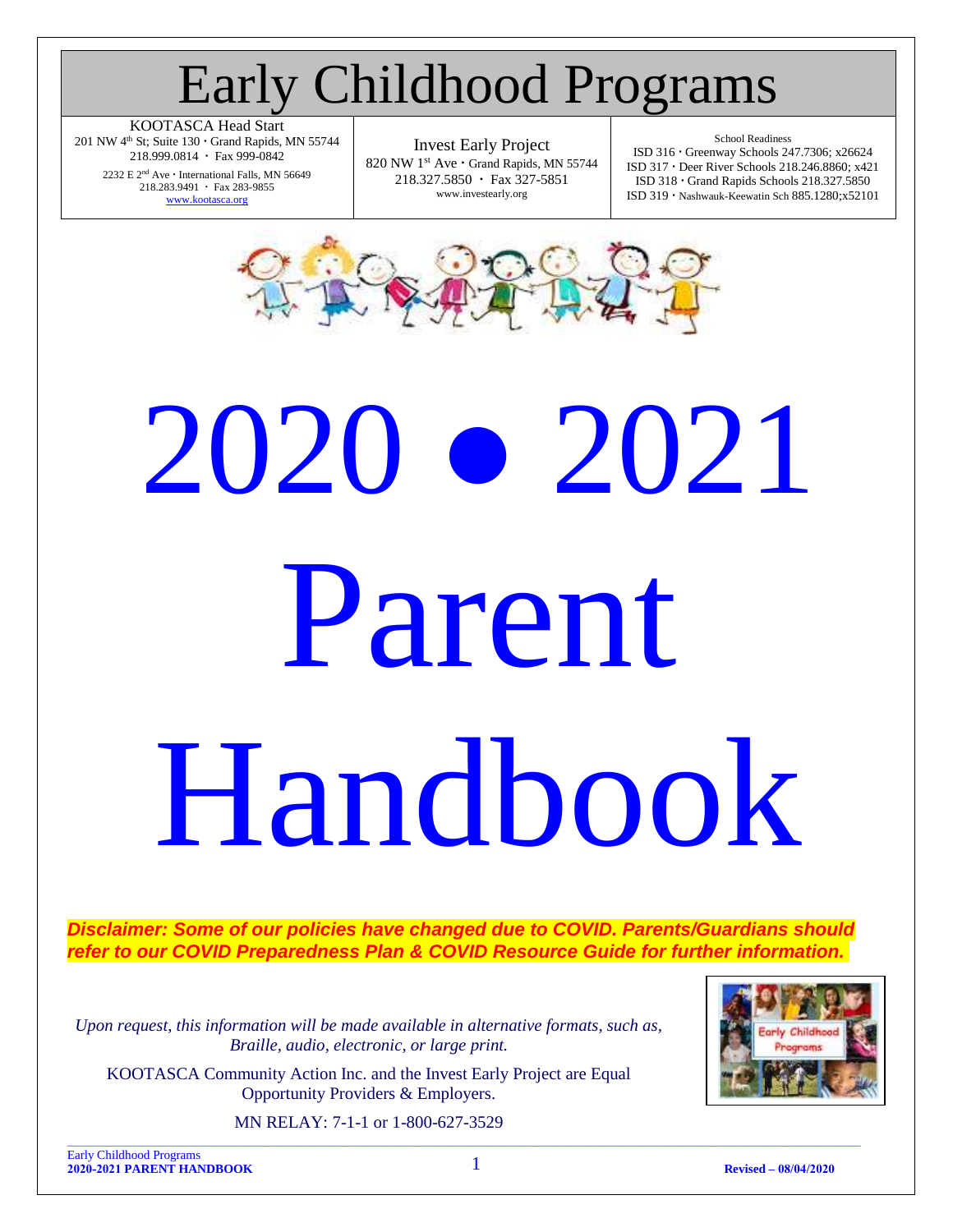## Table of Contents

| 1. |  |
|----|--|
| 2. |  |
| 3. |  |
| 4. |  |
| 5. |  |
| 6. |  |
| 7. |  |
| 8. |  |
| 9. |  |
|    |  |
|    |  |
|    |  |
|    |  |
|    |  |
|    |  |
|    |  |
|    |  |
|    |  |
|    |  |
|    |  |
|    |  |
|    |  |
|    |  |
|    |  |
|    |  |
|    |  |
|    |  |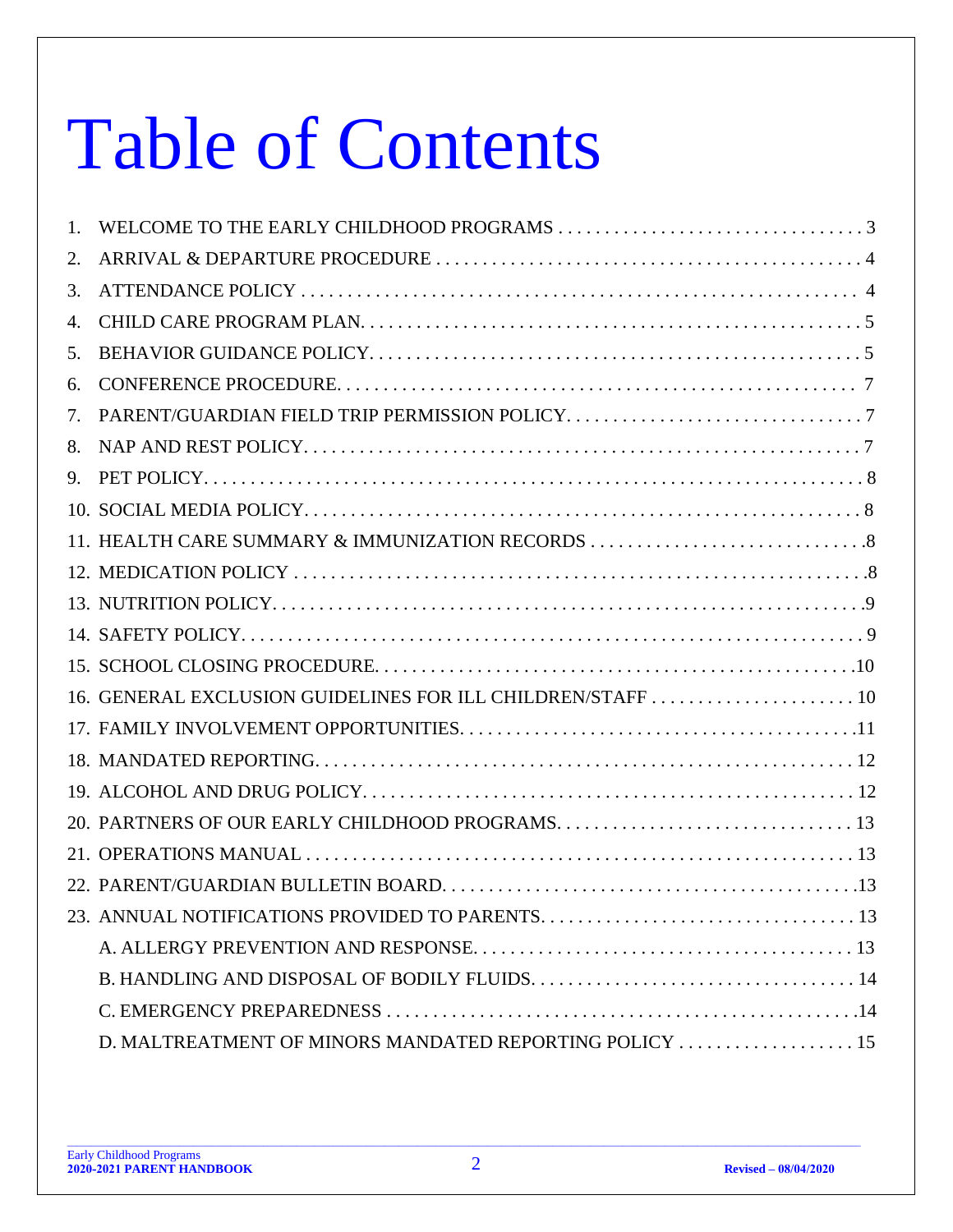#### <span id="page-2-0"></span>**1. WELCOME TO THE EARLY CHILDHOOD PROGRAMS**

We are licensed by the State of Minnesota in two Counties (Itasca and Koochiching). We serve children 6-weeks old to kindergarten entrance. Our hours and days of operation are site specific. Parents receive this information in a summer Parent Letter, Home Visit, Registration and/or Open House. Below is a table outlining licensed KOOTASCA Head Start and Invest Early Sites:

| <b>Site</b>                           | License#                | Infant | Toddler           | Preschool                   |
|---------------------------------------|-------------------------|--------|-------------------|-----------------------------|
| <b>Bigfork</b>                        | <b>School Readiness</b> | 0      |                   | 18                          |
| <b>Grand Rapids (GRECC)</b>           | 1037699                 | 8      | 14                | 37                          |
| <b>Itasca Community College (ICC)</b> | 1025915                 | 0      | $\mathbf{\Omega}$ | 42                          |
| <b>International Falls</b>            | 801136                  | 0      | 0                 | 40                          |
| <b>Itasca Resource Center</b>         | 800918                  | 4      | 4                 | 40                          |
| Keewatin                              | 1037682                 | 0      | 0                 | 34                          |
| <b>Kiesler Wellness Center</b>        | 1087969                 | 0      | $\mathbf{\Omega}$ | 6                           |
| <b>King Preschool</b>                 | 1037696                 | 16     | 28                | 108                         |
| <b>Marble</b>                         | 1037690                 | 0      | $\mathbf{\Omega}$ | 17                          |
| <b>Nashwauk</b>                       | 1037698                 | 8      | 8                 | $\mathcal{D}_{\mathcal{L}}$ |
| <b>Northome</b>                       | 801762                  | 0      | 0                 | 20                          |
| <b>St. Joes IE Preschool</b>          | <b>School Readiness</b> | 0      | ∩                 | 17                          |
| <b>Taconite Invest Early</b>          | 1037693                 | 8      | 9                 | 20                          |
| <b>Taconite KOOTASCA</b>              | 802461                  | 0      |                   | 20                          |

#### a. KOOTASCA Head Start



KOOTASCA Head Start is a state and federally funded FREE program for young children ages birth to age four. Head Start offers a variety of program options, serving Itasca and Koochiching Counties. Programming may include home visits, classroom days, family activities and opportunities to volunteer in the classroom. We encourage all parents/guardians to get involved in the program planning and decision-making through participation in site Family First Events (FFE) or as a representative of the Policy Council. Enrollment is based on the age of the child, the household gross income and the size and special needs of the child & family.

Head Start is a family focused program providing a quality, nurturing early childhood experience for your children as well as support services for the entire family. Head Start provides nutritious meals and snacks, health services, budgeting, job search and parent/guardian education and support.

#### b. Invest Early Project



The Invest Early Project is an Itasca County collaborative serving children and families. The Mission of Invest Early is to promote high quality early childhood education programming for every child in the Invest Early region while providing high quality, comprehensive wrap-around services to children and families living below the poverty level. Invest Early serves children birth to kindergarten entrance. Our core services include: 1) Early Childhood Education; 2) Extended Day; 3) Parent Education; and 4) Health Services.

Parents will be able to choose from a menu of additional support services based on need or interest, including Family Development, Home Visits, Adult Basic Education, Mental Health Support and Transportation.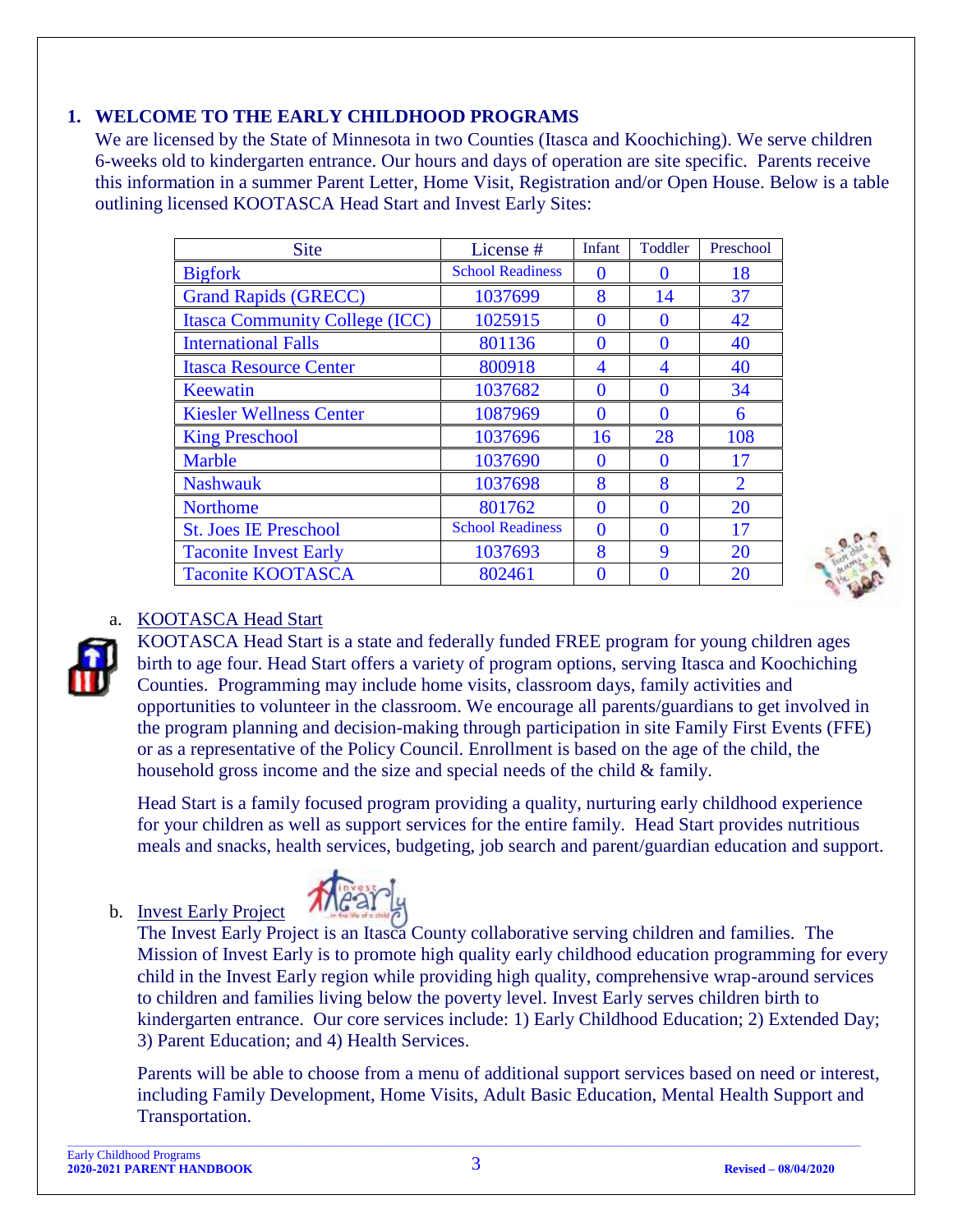The Invest Early Project will provide licensed instructors in a safe, stimulating learning environment. The project operates five days a week, 12 hours per day, twelve months of the year, according to the family calendar.

c. School Readiness

School Readiness is a public school program open to Minnesota children age three years to kindergarten enrollment. The goal of School Readiness is to help preschoolers enter school with the skills and behaviors necessary to be successful in future learning. It is a priority of School Readiness to involve parents in their child's learning and education.

d. Early Childhood Family Education (ECFE)

ECFE provides classes, programs and services for families with young children from birth to kindergarten age. A typical ECFE class includes learning activities with your child and a parent discussion.

*Our goal is to work in partnership with families in achieving their hopes and dreams for a bright promising future. Our early childhood programs collaborate to blend our services so they can be tailored to meet the needs of your family.*

#### <span id="page-3-0"></span>*2.* **ARRIVAL & DEPARTURE PROCEDURE** *All Parents will be greeted at the door of the center. Please refer to our COVID Preparedness Plan for further information.*

- a. Transportation to and from the center is the family's responsibility. Some sites offer transportation.
- b. Parents/Guardians must walk their children to their classroom and sign them in when dropping them off, as well as, sign them out when they leave.
- c. Always walk your child to the teacher or assistant teacher when you bring your child to the center. Be certain staff know your child has arrived.



- d. If transportation is offered at your site, parents/guardians must walk their child to and from the bus or van. Children will not be dropped at home unless a parent/guardian is there to meet them. Children will be returned to the center and law enforcement will be called if staff is contact the parent/guardian. ertificate
- e. Your child will not leave the center with any person whose name is not on the Emergency & Child Release form; photo I.D. may be required.

#### <span id="page-3-1"></span>ect Attendance **3.** ATTENDANCE POLICY **This policy has changed due to COVID. Please refer to** *Preparedness Plan for further information.*

- a. Children are expected to attend class regularly. Our program helps prepare children for their entrance into Kindergarten and attendance is not only required, but children that attend regularly have better academic outcomes!
- b. Federal guidelines have set an 85% attendance standard for all of our classrooms. For example, in a month with 20 possible days to attend, a child would need to attend 17 days to have 85% attendance.
- c. When your child is absent, or if you know your child will be absent ahead of time, please call the classroom and leave a voice mail message.
- d. If a child is absent for three consecutive days, or has consistently irregular attendance, your Family Support Staff or teacher will contact you to discuss reasons for absence and help you find appropriate solutions.
- e. A child may be dropped from the program because of a lack of attendance, if absences persist in spite of the program exhausting all efforts of assistance. When a student drops within the month the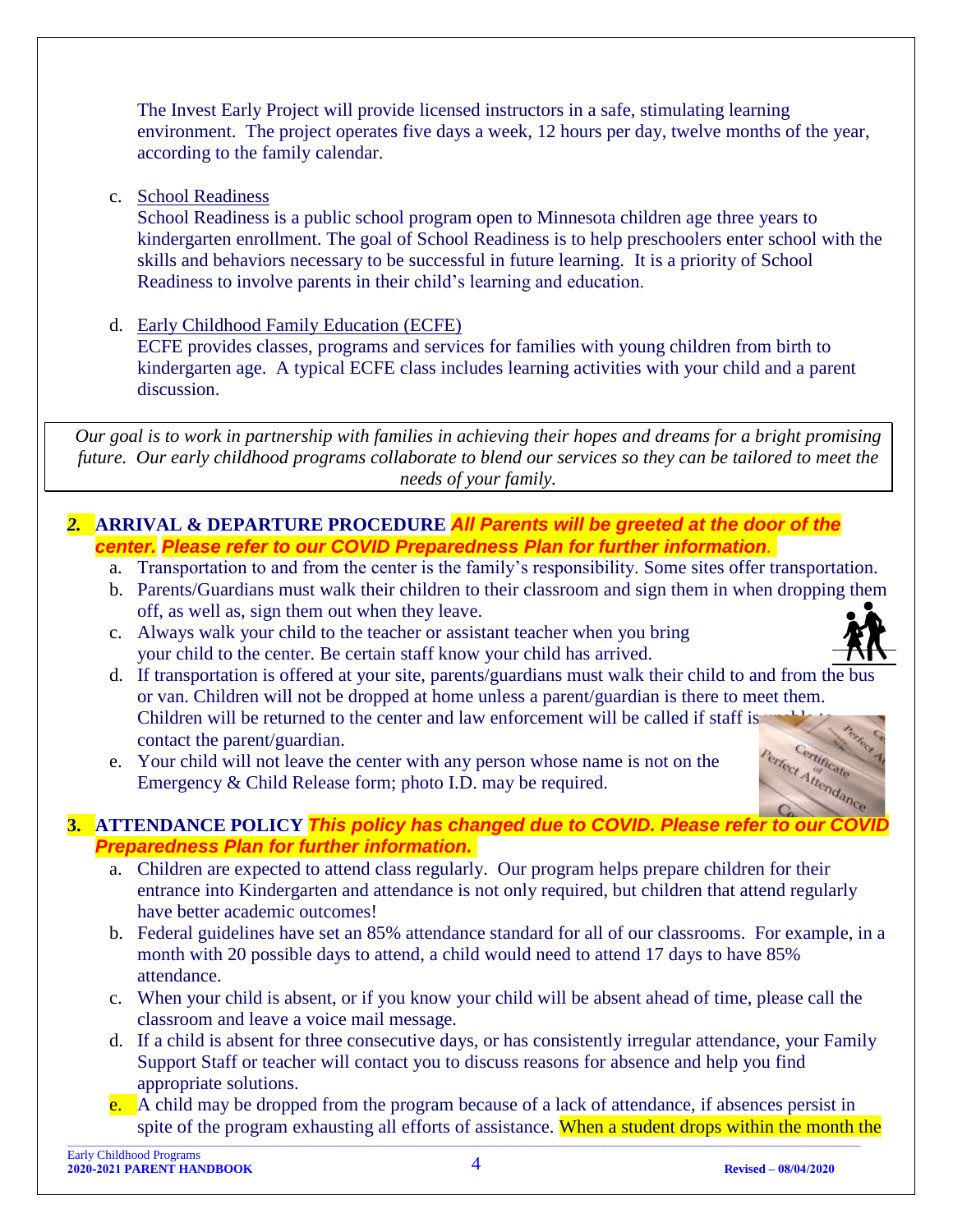#### official drop date will be the last day of the month they notified us.

#### <span id="page-4-0"></span>**4. CHILD CARE PROGRAM PLAN** *Please refer to our COVID Preparedness Plan for further information.*

The early years are one of the most influential periods for growth and development.

- a. Parents/Guardians of enrolled children may visit the classroom any time during the hours of operation. *Due to COVID, visitors will not be allowed in our facilities.*
- b. Parents/Guardians who are able to volunteer are welcome and encouraged to do so. *Due to COVID, volunteering will not be allowed in our facilities.*
- c. The daily schedule of the classroom provides support for your child to feel secure and independent, to move from one activity to another as easily and confidently as possible. We will provide a variety of learning experiences for a well-rounded education. The schedule for the day includes:
	- Daily tooth brushing and hand washing.
	- Large and small group activities.
	- Time to play alone or with others.
	- Active and quiet times.
	- Rest time.
	- Indoor and outdoor play times.





- Time for children to select their own activities and for teacher-directed activities.
- d. Classroom staff will be observing children daily. They document each child's progress in their social, emotional, cognitive and physical development.
- e. The staff does daily classroom and playground checks for possible dangers and corrects them.
- f. Students will go outside each day unless the outside temperature is below zero or the wind chill is below zero (staff will use discretion).
- g. Parents may review the centers Child Care Program Plan, available at each site, upon request.

#### <span id="page-4-1"></span>**5. BEHAVIOR GUIDANCE POLICY**

The Early Childhood Programs use age appropriate behavior guidance methods that instruct all children to develop and use self-control skills. Guidance is a method of teaching the child what is expected. Therefore, a primary task of teachers is to assist the child in learning how to appropriately express feelings and meet their needs. Classroom rules will be posted for viewing by parents, children and volunteers.

- a. Positive Modeling Staff will model at all times positive, acceptable behavior that is consistent with the behavior expected from the children.
- b. Developmental Appropriateness Staff will use guidance techniques that are developmentally appropriate for the children they work with. Examples of developmentally appropriate guidance are:
	- Give child choice of two acceptable activities.
	- Discuss child's feelings and help the child with words to express himself/herself.
	- Explain expected behavior to child.
	- Acknowledge, identify  $\&$  give encouragement for desirable behavior.
	- Children will be taken aside for individual discussion and problem solving.
- c. Redirection

Conflict between children will be minimized by redirecting individual children and groups away from potential problems.

 $\_$  , and the state of the state of the state of the state of the state of the state of the state of the state of the state of the state of the state of the state of the state of the state of the state of the state of the d. Acceptable Alternatives Staff will use many techniques to help children learn how to use acceptable alternatives for solving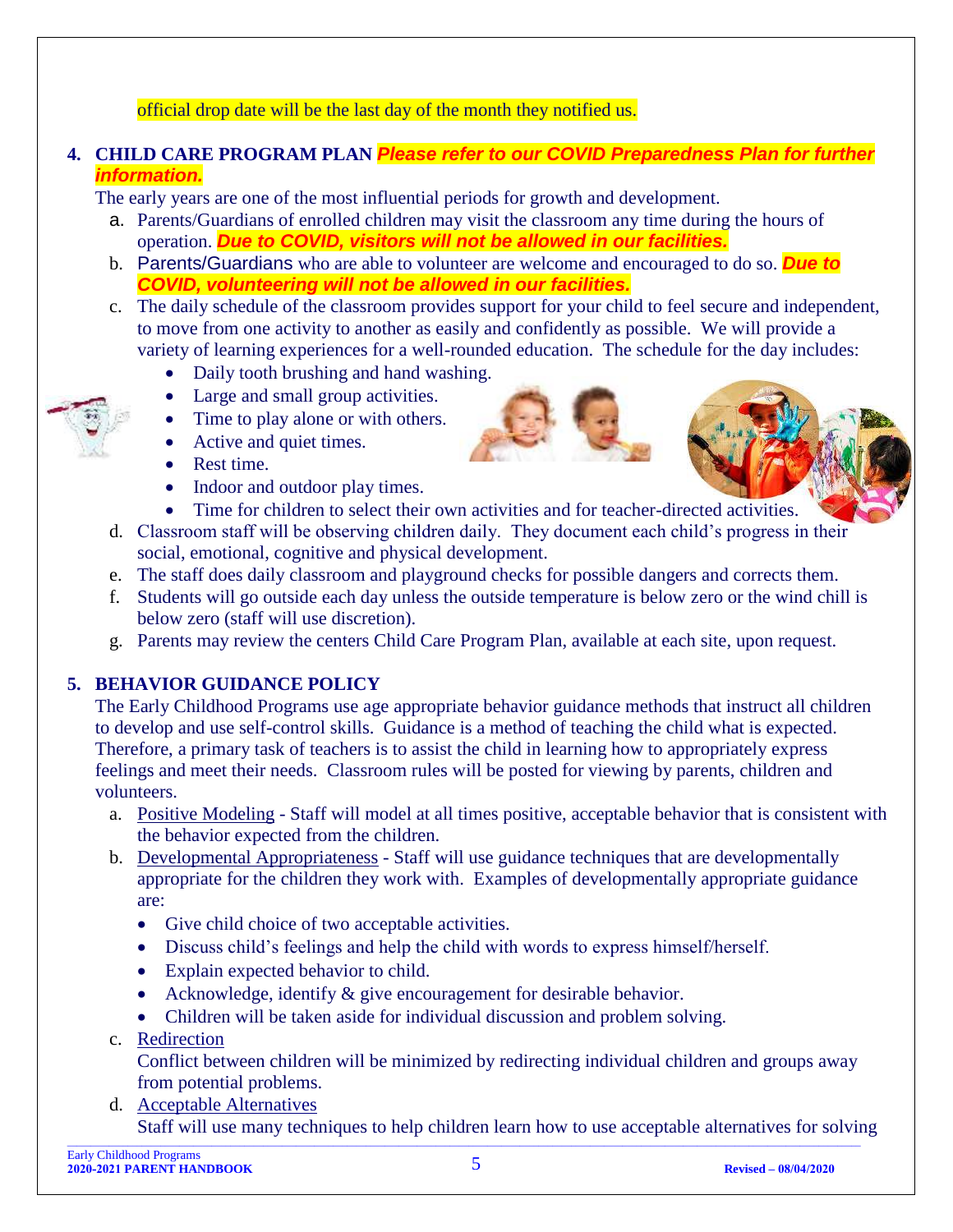social problems with their peers and dealing with their own behavior. Examples of tools used in teaching acceptable alternatives included:

- "Incredible Years" or "Baby Doll Circle Time" (EHS) curriculum in the classroom.
- Positive statements and attention.
- Limit setting and choices.
- e. Protect the Safety of Children and Staff Staff are responsible to protect the safety of children and co-workers.
- f. Persistent Unacceptable Behavior
	- Staff will observe and record unacceptable behavior of a child, as well as staff's response to the unacceptable behavior; and,
	- A plan will be developed to address the persistent unacceptable behavior documented above. This procedure will be completed in consultation with parent/guardian and with other staff and professionals when appropriate.

#### g. Prohibited Actions

The following actions are prohibited by the Early Childhood Programs:

- Corporal punishment, which includes, but is not limited to:
	- o Rough Handling
	- o Shoving
	- o Hair Pulling
	- o Ear Pulling
	- o Shaking
	- o Slapping
	- o Kicking
	- o Biting
	- o Pinching
	- o Hitting
	- o Spanking
- **Emotional Stress** 
	- o Name Calling
	- o Ostracism
	- o Shaming
	- o Making derogatory remarks about a child or the child's family
	- o Using language that threatens, humiliates, or frightens the child
- Separation from the group, unless other methods have been attempted.
- Punishment for lapses in toilet habits.
- Withholding food, light, warmth, clothing or medical care.
- Use of physical restraint, other than to physically hold a child where containment is necessary to protect a child or others from harm.
- Use of mechanical restraint, such as tying.
- h. Separation From The Group Policy
	- No child may be separated from the group unless the following has occurred:
		- o Less intrusive methods of guiding the child's behavior have been tried and were ineffective.
		- o The child's behavior threatens the well-being of child or other children in the program.
		- o A child who requires separation from the group must:
- $\_$  , and the state of the state of the state of the state of the state of the state of the state of the state of the state of the state of the state of the state of the state of the state of the state of the state of the Remain within an unenclosed part of the classroom where the child can be continuously seen and heard by a program staff person;





Children need to r **BE ADAPTABLE CONSTRUCT KNOWI** 

Racauco

FARNI

SS EXPLORE SP **DEVELOP** AN INOUIRING

**RCHALLENGE THEMSELVES**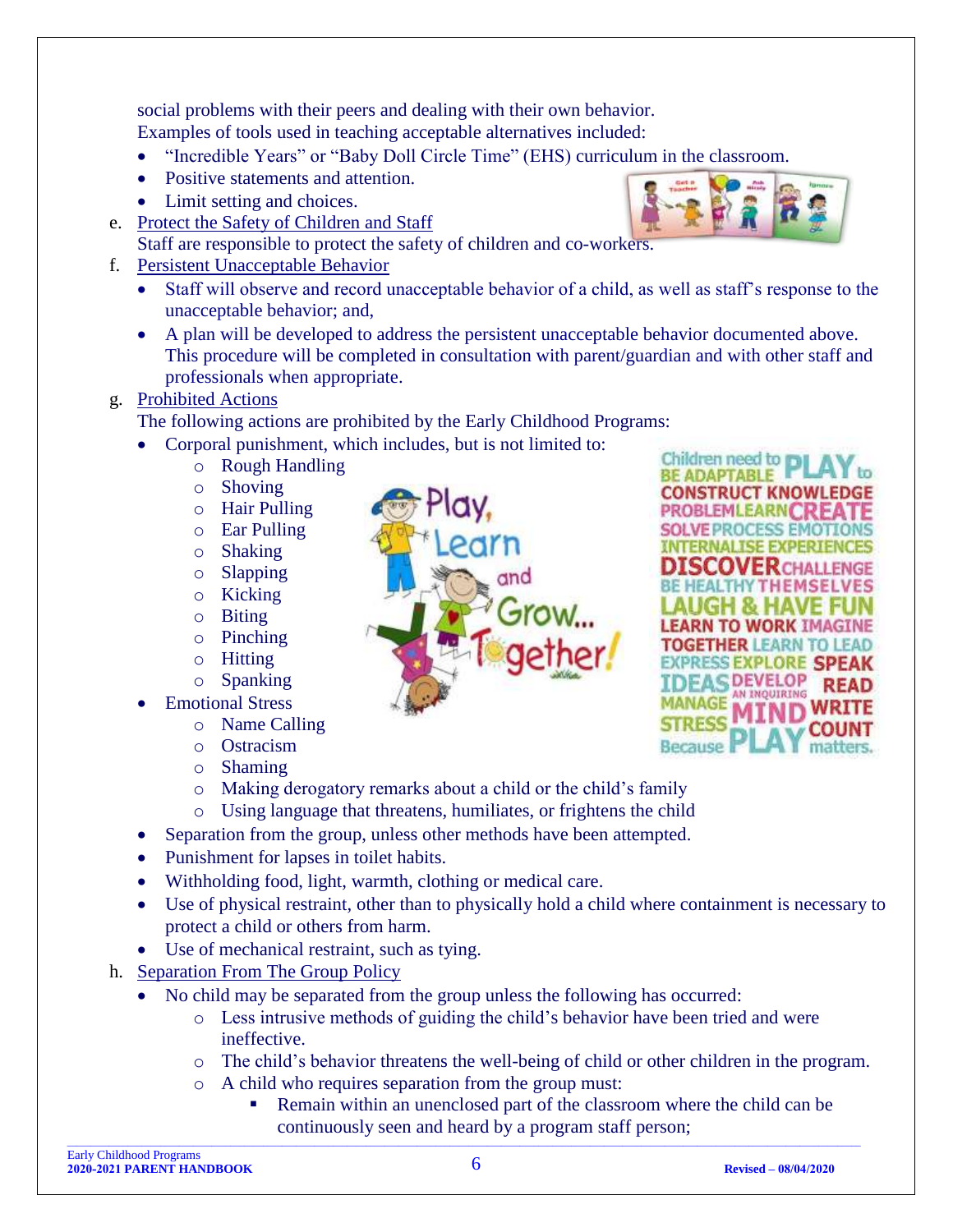- The child's return to the group must be contingent on the child's stopping or bringing under control the behavior that precipitated the separation; and,
- The child must be returned to the group as soon as the behavior that precipitated the separation abates or stops.
- o Children between the ages of six weeks and 16 months must not be separated from the group as a means of behavior guidance.
- **Separation Report**

All separations from the group must be noted on a daily log that must include the following:

- o The child's name;
- o The staff person's name;
- o Time;
- o Date;
- o Information indicating what less intrusive methods were used to guide the child's behavior;
- o How the child's behavior continued to threaten the well-being of the child or other children in care;
- o If a child is separated from the group three or more times in one day, the child's parent shall be notified and the parent notification shall be indicated on the daily log; and
- If a child is separated five or more times in one week, eight times or more in two weeks, the procedures in the "Persistent Unacceptable Behavior" must be followed.

*A complete Behavior Guidance Policy is posted at each site and may be viewed upon request.*

#### <span id="page-6-0"></span>**6. CONFERENCE PROCEDURE**

- a. Teachers hold parent/guardian conferences twice a year to discuss your child's physical, cognitive, social and emotional progress.
- b. Parent/Guardian Teacher Conferences will be held in the fall and spring.
- c. All parents/guardians will receive a written assessment of their child's intellectual, physical, social and emotional development at conferences.
- d. Parents/Guardians are encouraged to call staff at any time with questions or concerns

#### <span id="page-6-1"></span>**7. PARENT/GUARDIAN FIELD TRIP PERMISSION POLICY** *Due to COVID, field trips will not be taken.*

- a. The early childhood programs will ensure that written permission is obtained from each child's parent/guardian before taking a child on a field trip.
- b. In addition, parent/guardians will be notified before each occasion of research, experimental procedure, or public relations activity involving a child.
- c. Extra volunteers may be recruited for field trips.
- d. Staff will take emergency phone numbers for the child's parent/guardian and the persons to be called if a parent cannot be reached, the phone number of the child's physician, and a first aid kit.
- <span id="page-6-2"></span>**8. NAP AND REST POLICY** *Due to COVID, social distancing measures have been put in place during nap and rest time. Please refer to our COVID Preparedness Plan for further information.*
	- a. Confinement Limitation: A child who has completed a nap or rested quietly for 30 minutes must not be required to remain on a cot or in a crib or bed.
- $\_$  , and the state of the state of the state of the state of the state of the state of the state of the state of the state of the state of the state of the state of the state of the state of the state of the state of the b. Placement of Equipment: Naps and rest must be provided in a quiet area that is physically separated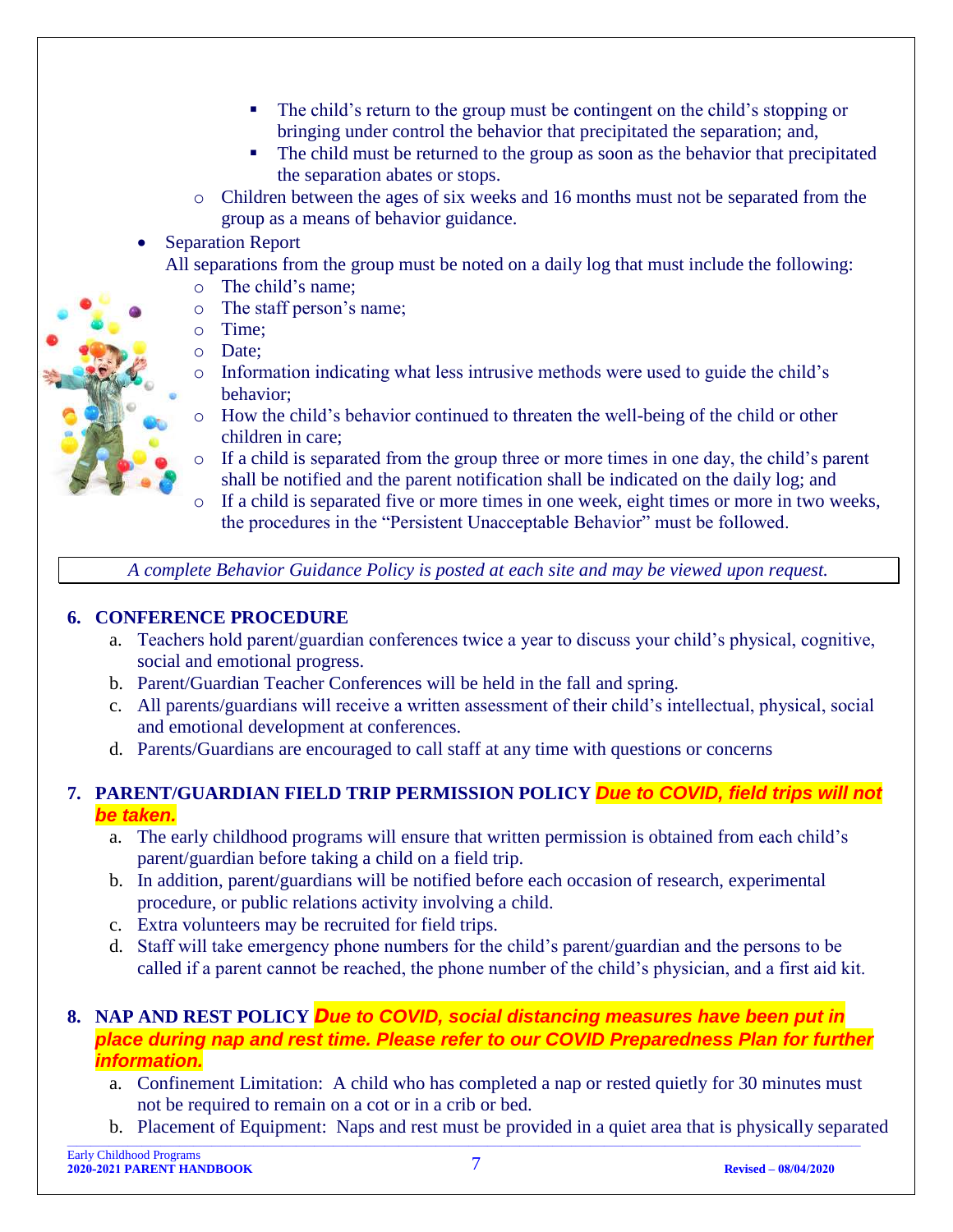from children who are engaged in an activity that will disrupt a napping or resting child. Cribs, cots, and beds must be placed so there are clear aisles and unimpeded access for both adults and children on at least one side of each piece of napping and resting equipment. Cribs, cots, and beds must be placed directly on the floor and must not be stacked when in use.

c. Bedding: Separate bedding must be provided for each child in care. Bedding must be washed weekly and when soiled or wet.

#### <span id="page-7-0"></span>**9. PET POLICY** *Due to COVID, no pets will be allowed in our facilities.*

Visiting animals will be allowed to come into the classrooms under the following conditions:

- All pets who wish to visit the classroom need to have pre-approval from our program in order to assure each child's health and safety needs are met.
- Pet owners must submit a copy of their pets' up-to date vaccination record one week prior to the classroom visit.

#### <span id="page-7-1"></span>**10. SOCIAL MEDIA POLICY**

We understand that social media can be a fun and rewarding way to share your life and opinions with family and friends around the world. However, the use of social media also presents certain risks and carries with it certain responsibilities. We have established guidelines for appropriate use of social media in our classrooms which applies to all families enrolled in our program.

- Classrooms are NO PHOTO ZONES.
- Each site will have a designated photo area for special events.

This policy has been put in place for the safety and well-being of all of our staff, students, and their families.

#### <span id="page-7-2"></span>**11. HEALTH CARE SUMMARY & IMMUNIZATION RECORDS**

Per state guidelines and regulations your child must have a health care summary including proof of a physical exam and dental exam within the first 30 days of enrollment; and an immunization record at the time of enrollment.

- a. All immunizations must be up-to-date at the time of enrollment or the first day of care. Immunizations catch up plans are accepted for children who are behind schedule.
- b. Families are required to update their child's physical and health records annually, or whenever the child has an exam.
	- Physicals and hearing and vision check-ups are required annually; and
	- Dental exams are required every six months.
- c. As part of the comprehensive services provided by the early childhood collaboration, Family Support Staff services will follow up with you if your child is not current on early childhood screening, physical or dental exams. Staff will help you meet these health benchmarks & can be resources should there be any issues.

#### <span id="page-7-3"></span>**12. MEDICATION POLICY**

- a. Parents/Guardians are encouraged to give their children medications at home.
- b. Before Early Childhood Program staff can administer either prescription or nonprescription medications, a written permission and instruction form must be obtained.
- c. Medication must be in its original container, labeled with the child's name, with clearly written dosages and instructions on the container.
- d. Medicine must be delivered to the teacher and may not remain in the child's backpack or cubby during class time.

Early Childhood Programs **2020-2021 PARENT HANDBOOK** 8 **Revised – 08/04/2020**

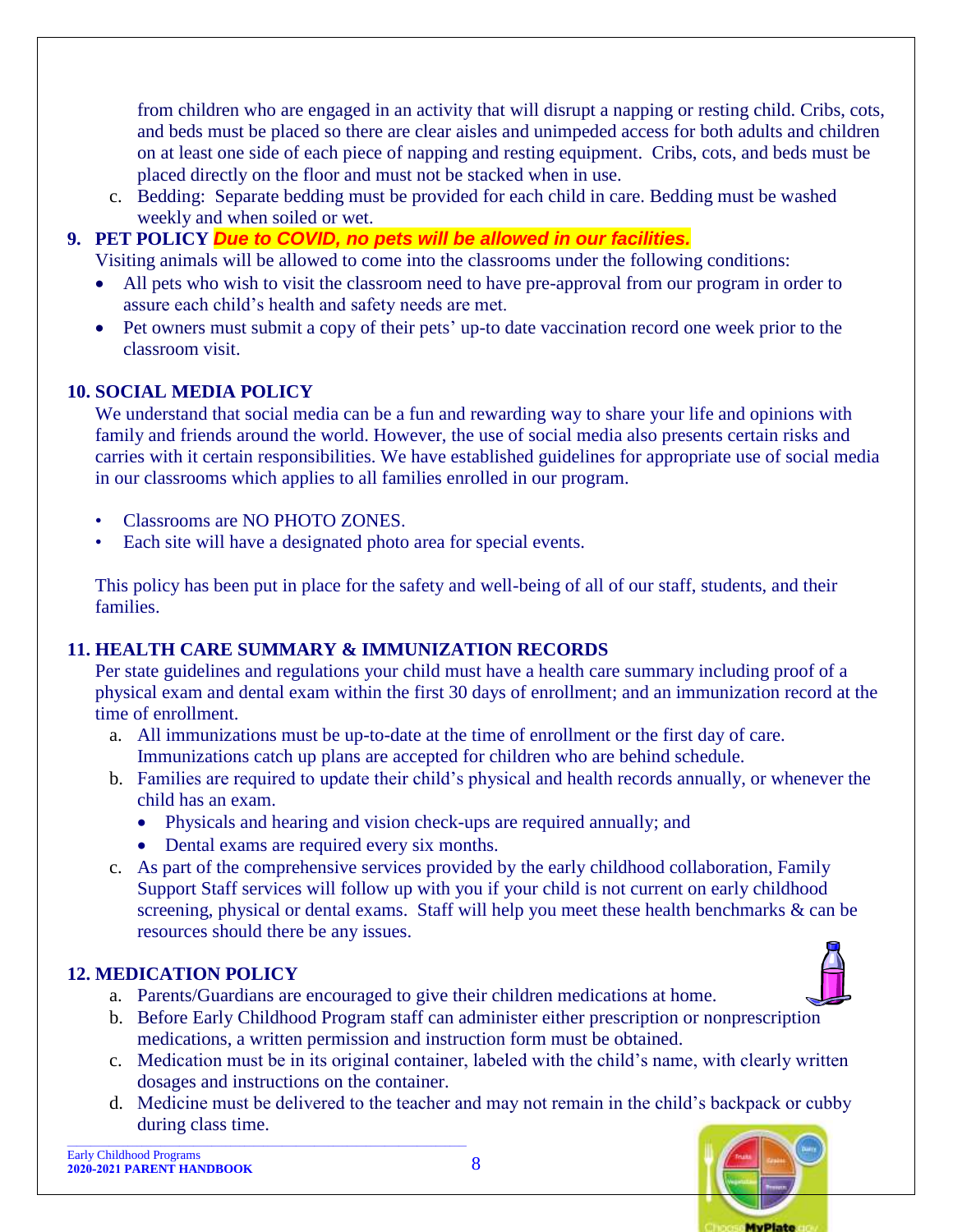#### <span id="page-8-0"></span>**13. NUTRITION POLICY**

**(Please see CACFP & Early Childhood Nutrition handout for more information)**

- a. Meals and Snacks
	- The Early Childhood Programs will provide USDA approved meals and snacks on a daily basis.



- Breakfast, morning snack, lunch and afternoon snack times will be posted in the classroom.
- Meals and snacks will be served family style for infants and toddlers. Preschool classes may eat in the cafeteria at some sites. *Please refer to section 9 of our COVID Preparedness Plan for further information.*
- Parents/Guardians are welcome and encouraged to join your child at meal times. Advanced notice would be appreciated. *Due to COVID, visitors will not be allowed in our facilities.*
- b. U.S. Department of Agriculture Policy

"In accordance with federal civil rights law and U.S. Department of Agriculture (USDA) civil rights regulations and policies, the USDA, its Agencies, offices, and employees, and institutions participating in or administering USDA programs are prohibited from discriminating based on race, color, national origin, sex, disability, age, or reprisal or retaliation for prior civil rights activity in any program or activity conducted or funded by USDA. Persons with disabilities who require alternative means of communication for program information (e.g. Braille, large print, audiotape, American Sign Language, etc.), should contact the Agency (State or local) where they applied for benefits. Individuals who are deaf, hard of hearing or have speech disabilities may contact USDA through the Federal Relay Service at (800) 877-8339. Additionally, program information may be made available in languages other than English. To file a program complaint of discrimination, complete the USDA Program Discrimination Complaint Form, (AD-3027) found online at: http://www.ascr.usda.gov/complaint\_filing\_cust.html, and at any USDA office, or write a letter addressed to USDA and provide in the letter all of the information requested in the form. To request a copy of the complaint form, call (866) 632-9992. Submit your completed form or letter to USDA by:

- i. Mail: U.S. Department of Agriculture Office of the Assistant Secretary for Civil Rights
	- 1400 Independence Ave, SW; Washington, D.C. 20250-9410
- ii. Fax: (202) 690-7442; or
- iii. email: [program.intake@usda.gov](mailto:program.intake@usda.gov)

This institution is an equal opportunity provider."

c. District 316, 317, 318, 319, 361, & 363 Policy

"In accordance with Title IX of the 1972 Educational Amendments, and Title VII of the Civil Rights Act of 1964, this institution is also prohibited from discriminating on the basis of race, color, national origin, sex, age or disability. To file a complaint, contact the superintendent for School District 316, 317, 318, 319, 361 or 363."

#### <span id="page-8-1"></span>**14. SAFETY POLICY**

- a. Classroom & Playground Inspection The Early Childhood Program staff conducts daily classroom & playground inspections for possible dangers and corrects them.
- b. 9-1-1
	- 9-1-1 will be called if a child is in danger or in a life- threatening situation.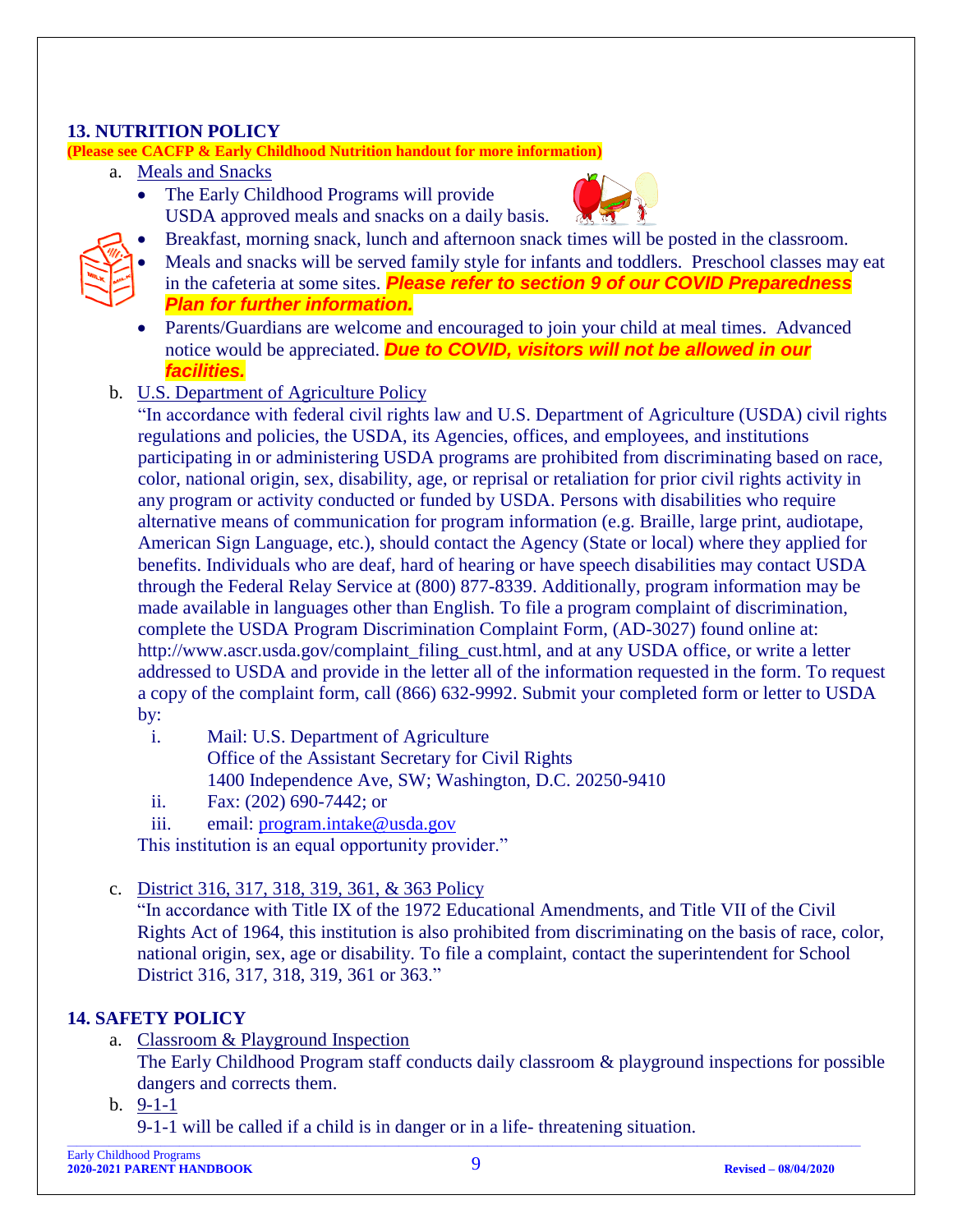#### c. Parent/Guardian Notification

- Parents/Guardians will be notified immediately if their child is in need of medical attention or has been transported by emergency services.
- Parents/Guardians will be notified in writing of any injury/incident.

#### d. First Aid & CPR

All staff are certified in first aid and CPR and will administer first aid as they were trained.

#### e. Poisoning

In case of poisoning, the Poison Control Center will be called and staff will follow their instructions.

#### f. Emergency Drills

The Early Childhood Program has a Crisis Management Plan that is mandated by the State of Minnesota. Listed are the drills that take place:

- Fire Tornado Lock Down Campus Evacuation
- g. Missing Person

The Early Childhood Program missing person procedure is available upon request at each site.

#### <span id="page-9-0"></span>**15. SCHOOL CLOSING PROCEDURE**

- a. During bad weather, listen to your local radio and television stations for delayed starts or school closings.
- b. If your local school district closes due to weather, the Early Childhood Programs will close too.

#### <span id="page-9-1"></span>**16. GENERAL EXCLUSION GUIDELINES FOR ILL CHILDREN/STAFF** *This policy has changed due to COVID. Please refer to our COVID Preparedness Plan for further information.*

Certain symptoms in children may suggest the presence of a communicable disease. Excluding an ill child may decrease the spread of the disease to others in childcare and school settings. Recommended exclusion varies by the disease or infectious agent. Children with the symptoms listed below should be excluded from the childcare or school setting until symptoms improve; or a health care provider has determined that the child can return; or children can participate in routine activities without more staff supervision than usual.

NOTE: It is recommended that childcare/preschool providers and schools have polices that are **clearly**  written for excluding sick children and staff. These policies should be placed in the student handbook or on the childcare or school website. Parents/guardians and staff should be given or directed to these resources at the beginning of each school year or when the child is enrolled or the staff member is hired. This will help prevent problems later when the child or staff member is ill.

#### **Children may not attend school if:**

- **Illness** Unable to participate in routine activities or needs more care than can be provided by the childcare/staff
- **Fever –** An elevation of body temperature above normal and accompanied by behavior changes, stiff neck, difficulty breathing, rash, sore throat, and/or other signs or symptoms of illness; or unable to participate in routine activities. **Measure temperature before giving medications to**



- **reduce fever.**
	- $\circ$  Axillary (armpit) temperature: 100 $\degree$  F or higher
	- o Oral/Temporal temperature: 101° F or higher



- o Rectal temperature: 102° F or higher
- $\_$  , and the state of the state of the state of the state of the state of the state of the state of the state of the state of the state of the state of the state of the state of the state of the state of the state of the • **Signs/Symptoms of Possible Severe Illness** – Child is unusually tired, has uncontrolled coughing, unexplained irritability, persistent crying, difficulty breathing, wheezing, or other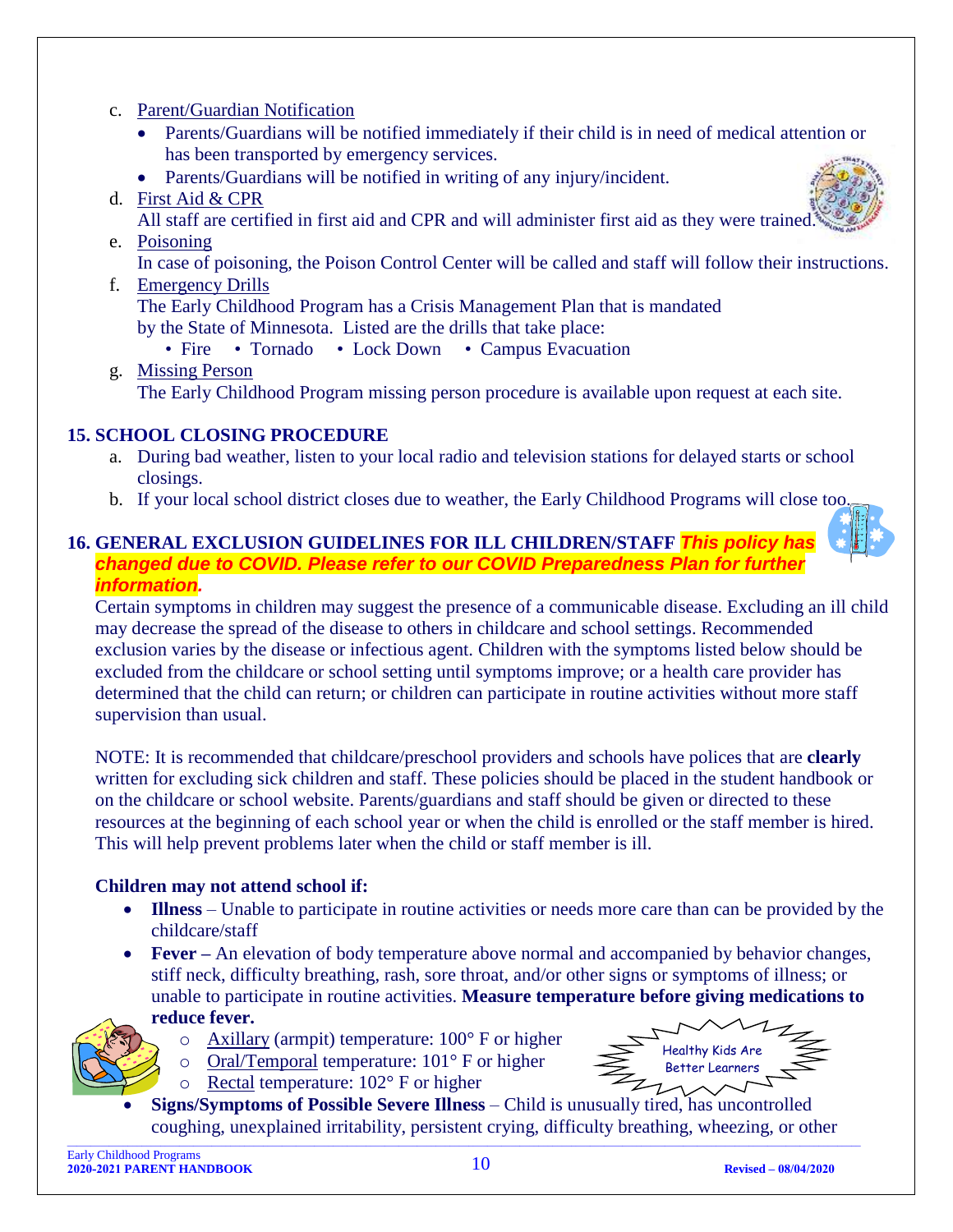unusual signs for the child. Exclude until a health care provider has done an evaluation to rule out severe illness.

- **Diarrhea** Diarrhea is defined as an increased number of stools compared with a child's normal pattern, along with decreased stool form and/or stools that are water, bloody, or contain mucus. Exclude until 24 hours after diarrhea stops or follow specific disease exclusion if the pathogen is known; or until a medical exam indicates that it is not due to a communicable disease.
- **Vomiting** Child has vomited two or more times in the previous 24 hours. Exclude for 24 hours after last episode of vomiting, unless it is determined to be caused by a non-communicable condition and the child is not in danger or dehydration.
- **Mouth Sores with Drooling** Exclude until a medical exam indicates the child may return or until sores have healed.
- **Rash with Fever or Behavior Change** Exclude until a medical exam indicates these symptoms are not those of a communicable disease that requires exclusion.
- **Eye Drainage** Exclude if the child has a fever or is not healthy enough to participate in routine activities.
- **Unusual Color of Skin, Eyes, Stool, or Urine** Exclude until a medical exam indicates the child does not have hepatitis A. Symptoms of hepatitis A include yellow eyes or skin (jaundice), gray or white stools, or dark (tea or cola-covered) urine.
- a. If a child becomes sick at the Early Childhood Program, the child will be separated from the group and the parent /guardian or emergency contact will be called by the nurse, or designated staff, who will request the child be picked-up.
- b. It is the parent/guardian responsibility to notify your child's teacher or the site nurse if your child has a contagious disease within 24 hours of the diagnosis.

c. Parents/Guardians will be notified if there is an emergency or injury requiring medical attention. Parents/Guardians will be notified if there is an exposure to a contagious illness.

#### <span id="page-10-0"></span>**17. FAMILY INVOLVEMENT OPPORTUNITIES** *Due to COVID, visitors will not be allowed in our facilities. Please refer to our COVID Preparedness Plan for further information.*

Family involvement is one of the cornerstones of our programs. Studies show that the more a parent is involved with their child's education, the more successful that child will be in school. We want to give families as many opportunities as possible to be involved. Volunteers can be parents, grandparents, caregivers and relatives and must be 13 years of age or older. Here is a list of a few ways you can get involved:

- Classroom Volunteer
- Parent Education Workshops
- Early Childhood Family Education (ECFE)
- Adult Basic Education
- Participation in Special Events
- Family First Events (FFE)
- Field Trips
- Policy Council/Advisory Council
- Library Visits and/or Reading to your child at home
- Share a gift or talent, come in and cook with the children, play an instrument or help with a woodworking project.
- **Socializations**
- Physical Activity Calendar

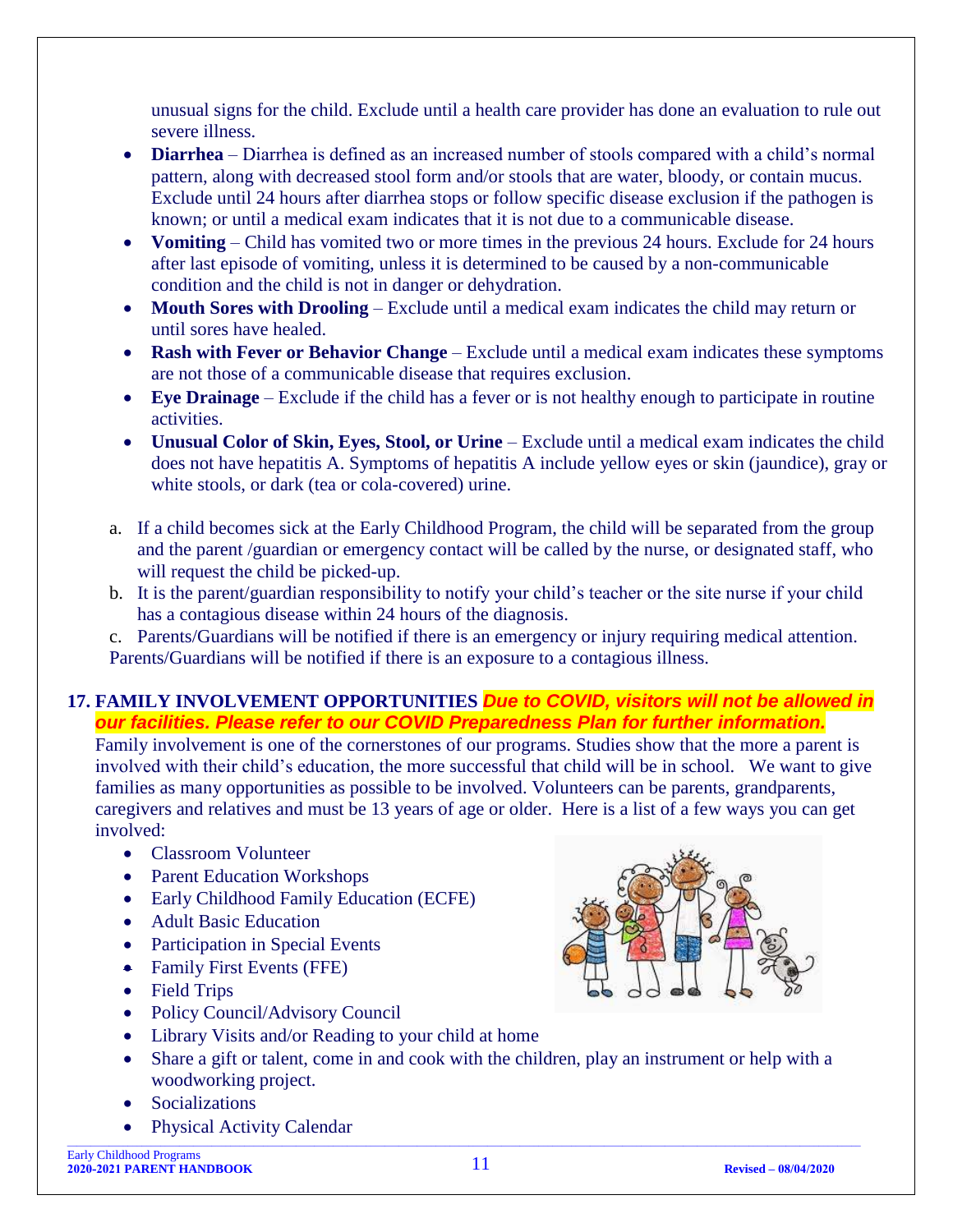Our funding requires us to track In-Kind participation. In-Kind is a donation of time, materials or other services which otherwise would have to be paid for by the program. In-Kind is a way for you to give back to the program. We are encouraging families to make a 30-hour commitment to our programs each year. Baby Step coupons available.

#### <span id="page-11-0"></span>**18. MANDATED REPORTING**

#### *Mandated Reporting*

*All Early Childhood Program staff are mandated reporters. A mandated reporter must report to County Social Services or the County Sheriff's Department if she/he suspects abuse or neglect of a child.*

- a. Who Should Report Child Abuse and Neglect • Any person may voluntarily report abuse or neglect. • Staff employed by the Early Childhood Programs are legally required and mandated to report. • If staff know or have reason to believe a child is being, or has been neglected, or physically or sexually abused, must immediately (within 24 hours) file a child abuse report to an outside agency. b. Where to Report • If you know or suspect that, a child is in immediate danger, call 9-1-1. • All reports concerning suspected abuse or neglect of a child occurring in a license facility should be made to: Minnesota Department of Human Services Licensing Division Maltreatment Investigation's Unit Intake Line (651) 431-6600 or Itasca County Health & Human Services Intake Line – (218) 327-2941 Koochiching County Health & Human Services Intake Line (218) 283-7000 or Itasca County Sheriff's Department (218) 326-3477 Koochiching County Sheriff's Depart (218) 283-4416 c. Licensure of Facility Questions about our license, concerns or grievances about a child's care should be brought to the immediate attention of the site contact or one of the outside agencies listed below: Minnesota Department of Human Services Licensing Division (651) 431-6500 or Itasca County Child Care Licensing (218) 327-5559 Koochiching Cty Child Care Licensing (218) 283-7000 **19. ALCOHOL AND DRUG POLICY** a. Drugs and alcohol are prohibited at all Early Childhood Program sites. b. All facilities are smoke free. c. Smoking is prohibited on Early Childhood Program grounds. d. Staff is prohibited from being under the influence of drugs or alcohol when they are on duty with the Early Childhood Programs.
- <span id="page-11-1"></span> $\_$  , and the state of the state of the state of the state of the state of the state of the state of the state of the state of the state of the state of the state of the state of the state of the state of the state of the e. If staff suspect parents/guardians are under the influence of drugs or alcohol when dropping-off or

Early Childhood Programs **2020-2021 PARENT HANDBOOK** 12 **Revised – 08/04/2020**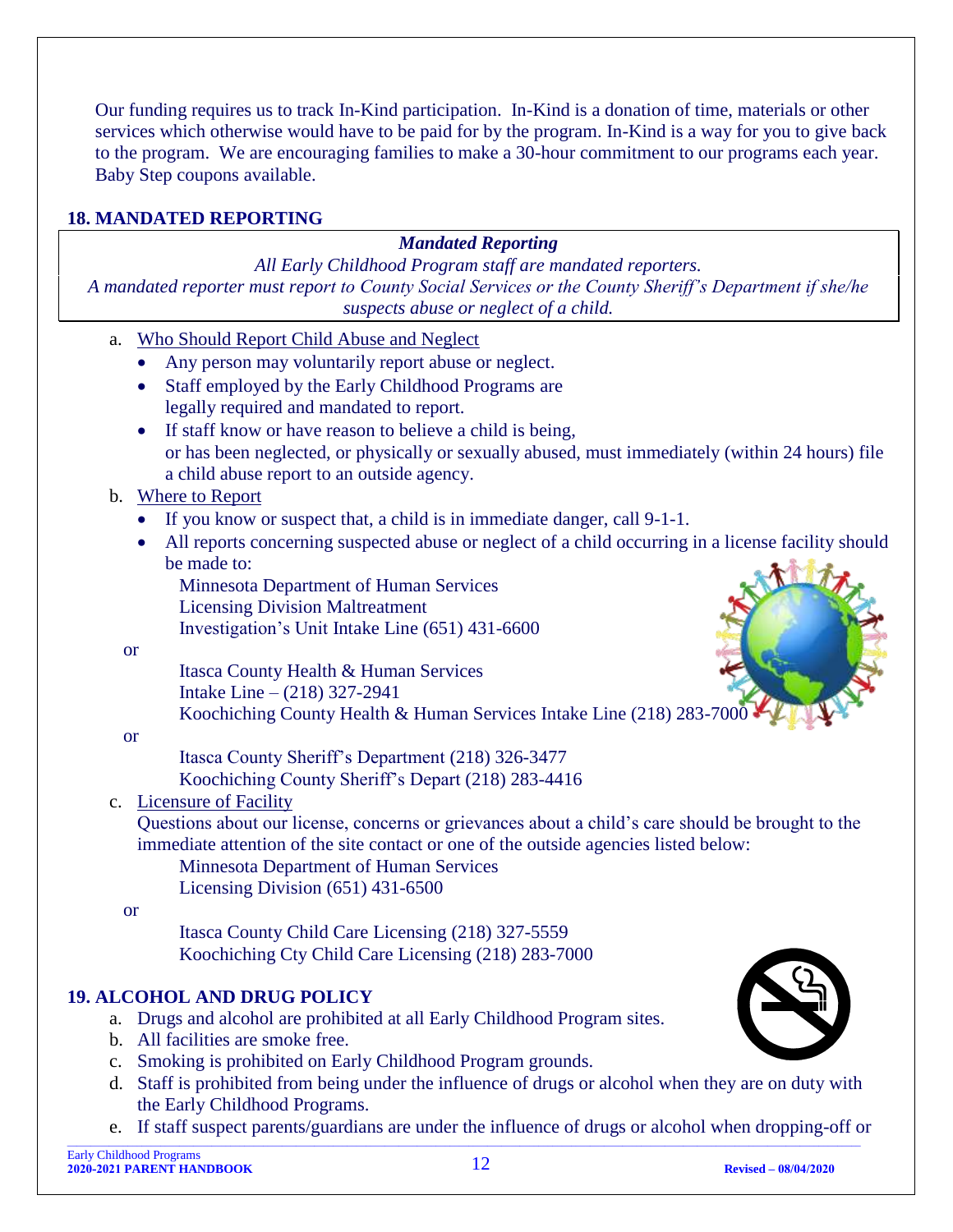picking-up your child, it is our legal responsibility to contact police immediately.

#### <span id="page-12-0"></span>**20. PARTNERS OF OUR EARLY CHILDHOOD PROGRAMS**

a. Early Childhood Special Education (ECSE)

The Minnesota Department of Education helps ensure that all Minnesota families with infants, toddlers and preschool children experiencing developmental delays or disabilities have access to early intervention services close to home when they need them. This is accomplished through the implementation of a comprehensive, coordinated statewide system of local interagency early intervention committees and service providers.

- b. County Health & Human Services Department Public Health provides consultation, technical assistance and training.
- c. Mental Health Services Our early childhood programs want each family to have emotional, psychological, physical and family wellness. A licensed mental health professional will visit each classroom. They may provide training for staff and families.
- d. Adult Basic Education (ABE) Adult Basic Education provides GED preparation services and other basic education opportunities that help adults achieve personal education and career goals.
- e. School Districts Specialists The school district partnership provides us with access to the school nurse, speech clinician and other specialists.
- f. Family Support Staff

The Early Childhood Programs are designed to support and assist families to become stronger and independent. Work is done with families to identify family strengths, goals and ways to achieve those goals.

#### <span id="page-12-1"></span>**21. OPERATIONS MANUAL – The Operations Manual is available for review by parents/guardians at each site.**

#### <span id="page-12-2"></span>**22. PARENT/GUARDIAN BULLETIN BOARD**

One Parent/Guardian Bulletin Board is located at each KOOTASCA Head Start and Invest Early site. The Boards contain Parent/Community Complaint Procedure, License, monthly menu, Correction Orders, Justice For All Poster, WIC Poster, Family First Events, etc.



*Read to your child every day!!!*



#### <span id="page-12-3"></span>**23. ANNUAL NOTIFICATIONS PROVIDED TO PARENTS**

The Annual Notifications are provided to parents/guardians through this handbook and include: 1) Allergy Prevention and Response Policy and Procedure; 2) Handling and Disposal of Bodily Fluids Policy and Procedure; 3) Child Care Emergency Plan (Emergency Preparedness); 4) Maltreatment of Minors Mandated Reporting Policy and Procedure

- a. **Allergy Prevention and Response** (Minnesota Statutes, section 245A.41, subdivision 1)
- <span id="page-12-4"></span> $\_$  , and the state of the state of the state of the state of the state of the state of the state of the state of the state of the state of the state of the state of the state of the state of the state of the state of the Before admitting a child for care, the early childhood program will obtain documentation of any known allergy from the child's parent or legal guardian or the child's source of medical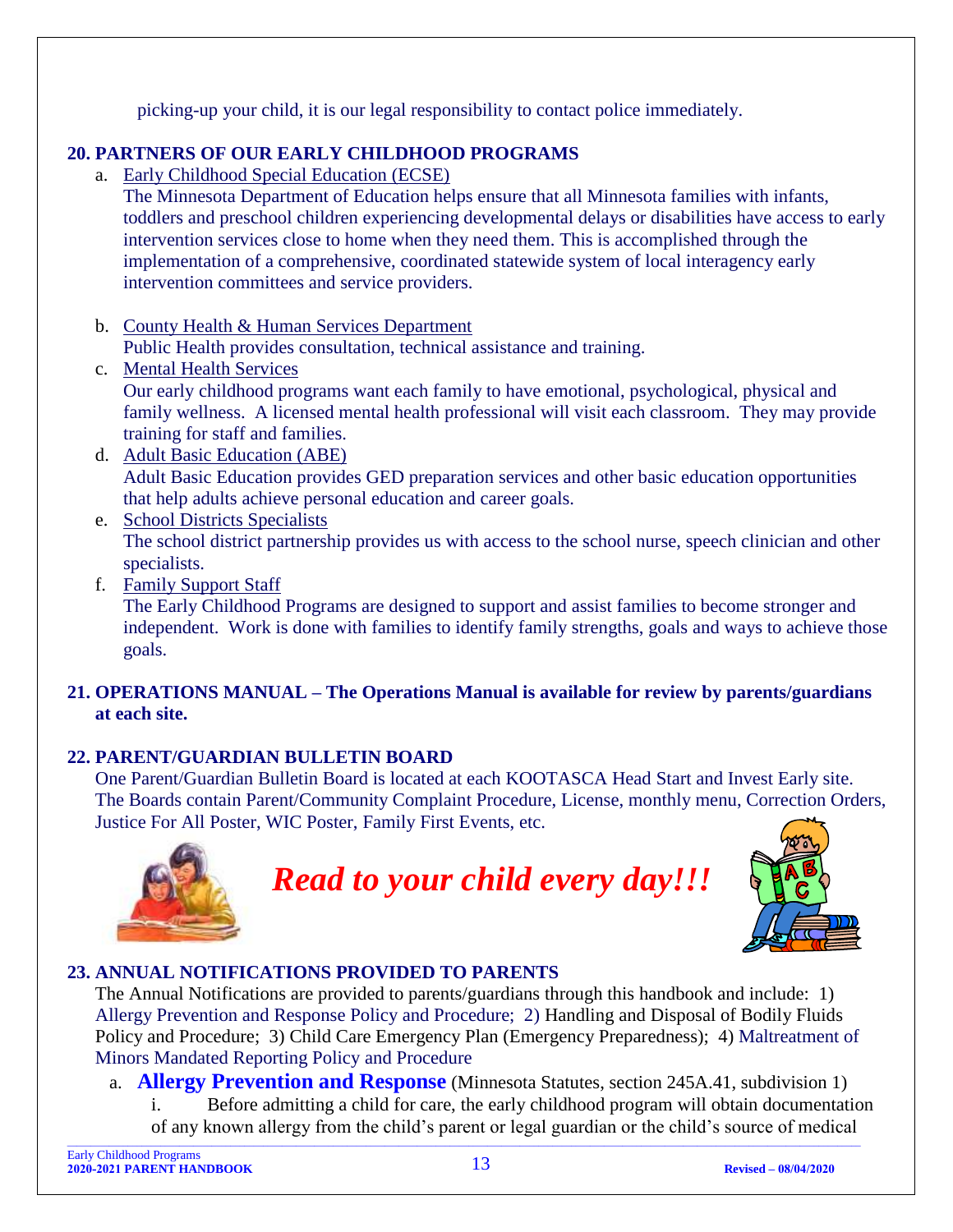care. If a child has a known allergy, the early childhood program will maintain current information about the allergy in the child's record and develop an individual child care program plan as specified in Minnesota Rules, part 9503,0065, subpart 3. The individual child care program plan will include but not be limited to a description of the allergy, specific triggers, avoidance techniques, symptoms of an allergic reaction, and procedures for responding to an allergic reaction, including medication, dosages, and a doctor's contact information.

ii. The early childhood program will ensure that each staff person who is responsible for carrying out the individual child care program plan review and follow the plan. Documentation of a staff person's review will be kept on site.

iii. At least annually or following any changes made to allergy-related information in the child's records, the early childhood program will update the child's individual childcare program plan and inform each staff person who is responsible for carrying out the individual child care program plan of the change. The early childhood program will keep on site documentation that a staff person was informed of a change.

iv. A child's allergy information will be available at all times including on site, when on field trips, or during transportation. A child's food allergy information will be readily available to a staff person in the area where food is prepared and served to the child.

The early childhood program will contact the child's parent or legal guardian as soon as possible in any instance of exposure or allergic reaction that requires medication or medical intervention. The early childhood program will call emergency medical services when epinephrine is administered to a child when child is in the early childhood program's care.

vi. The Allergy Prevention and Response Policy and Procedure are provided to parents/guardians of all children at the time of enrollment and made available upon request.

- <span id="page-13-0"></span>b. **Handling and Disposal of Bodily Fluids** (Minnesota Statutes, section 245A.41, subdivision 2) i. Safely Handling and Disposing of Bodily Fluids - The early childhood program will comply with the following procedures for safely handling and disposing of bodily fluids:
	- (1) Surfaces that come in contact with potentially infectious bodily fluids, including blood and vomit, will be cleaned and disinfected. Disinfection will be done by rinsing or wiping with a solution of one-fourth cup chlorine bleach plus water to equal one gallon, or an equivalent product.
	- (2) Blood-contaminated material will be disposed of in a plastic bag with a secure tie.
	- (3) Sharp items used for a child with special care needs will be disposed of in a "sharps container." The sharps container will be stored out of reach of a child;
	- (4) The early childhood program has the following bodily fluid disposal supplies in the center: disposable gloves, disposal bags, and eye protection.
	- (5) The early childhood program provides annual training to staff on universal precautions to reduce the risk of spreading infectious disease. Training is documented in each staff person's personnel file.
	- (6) The Handling and Disposal of Bodily Fluids Policy and Procedure are provided to parents/guardian of all children at the time of enrollment and made available upon request.

#### <span id="page-13-1"></span>c. **Emergency Preparedness** (Minnesota Statutes, section 245A.41, subdivision 3)

#### i. Child Care Emergency Plan

The early childhood program has developed and written individual Child Care Emergency Plans for each child care center site. Each Plan was written on a form developed by the Department of Human Service.

(1) Each Plan includes: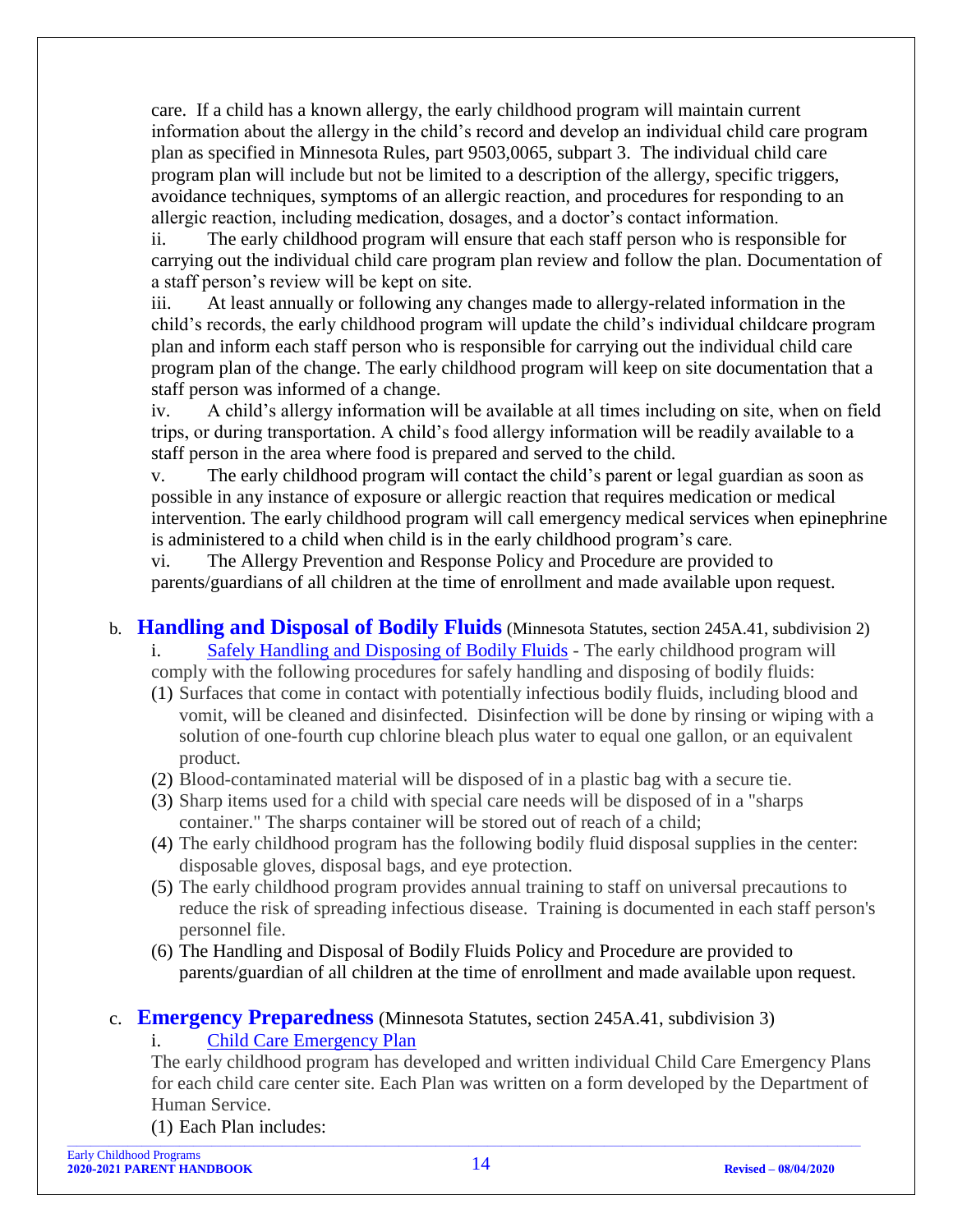- (a) Procedures for an evacuation, relocation, shelter-in-place, or lockdown.
- (b) A designated relocation site and evacuation route.
- (c) Procedures for notifying a child's parent or legal guardian of the evacuation, relocation, shelter-in-place, or lockdown, including procedures for reunification with families.
- (d) Accommodations for a child with a disability or a chronic medical condition.
- (e) Procedures for storing a child's medically necessary medicine that facilitates easy removal during an evacuation or relocation.
- (f) Procedures for continuing operations in the period during and after a crisis.
- (g) Procedures for communicating with local emergency management officials, law enforcement officials, or other appropriate state or local authorities.
- (2) Annual Training
	- (a) Annual Training is conducted for staff and provided at staff orientation, as well as when changes are made to the Plan. Training is documented in each staff person's personnel file.
- (3) Drills
	- (a) Drills are conducted according to the requirements in Minnesota Rules, part [9503.0110,](https://www.revisor.mn.gov/rules/9503.0110) subpart 3. The date and time of the drills are documented.
- (4) Annual Update
	- (a) Each Child Care Emergency Plan is reviewed and updated annually. Documentation of the annual emergency plan review is maintained in the program's administrative records.
	- (b) The Child Care Emergency Plan is included as a part of the early childhood program's policies and procedures and is maintained in the Green Licensing Binder at each site for all staff and parent's upon request.
	- (c) The relocation site and evacuation route is posted in a visible place as part of the written procedures for emergencies and accidents.
	- (d) The Child Care Emergency Plan are provided to parents/guardians of all children at the time of enrollment and made available upon request.

<span id="page-14-0"></span>d. **Maltreatment of Minors Mandated Reporting Policy** (requirements found in Minnesota Statutes, sections 245A.145, subdivision 1, and 245A.66, subdivision 1)

- i. Who Should Report Child Abuse and Neglect:
- 
- (1) Any person may voluntarily report abuse or neglect.
- (2) If you work with children in a licensed facility, you are legally required or mandated to report and cannot shift the responsibility of reporting to your supervisor or to anyone else at your licensed facility. If you know or have reason to believe a child is being or has been neglected or physically or sexually abused within the preceding three years you must immediately (within 24 hours) make a report to an outside agency.
- ii. Where to Report:
- (1) If you know or suspect that a child is in immediate danger, call 9-1-1.
- (2) Reports concerning suspected abuse or neglect of children occurring in a licensed child foster care or family child care facility should be made to county child protection services.
- (3) Reports concerning suspected abuse or neglect of children occurring in all other facilities licensed by the Minnesota Department of Human Services should be made to the Department of Human Services, Licensing Division's Maltreatment Intake line at (651) 431-6600.
- (4) Reports regarding incidents of suspected abuse or neglect of children occurring within a family or in the community should be made to the local county social services agency for Itasca County at (218) 327-2941 or (218) 326-3477.
- $\_$  , and the state of the state of the state of the state of the state of the state of the state of the state of the state of the state of the state of the state of the state of the state of the state of the state of the (5) If your report does not involve possible abuse or neglect, but does involve possible violations of Minnesota Statutes or Rules that govern the facility, you should call the Department of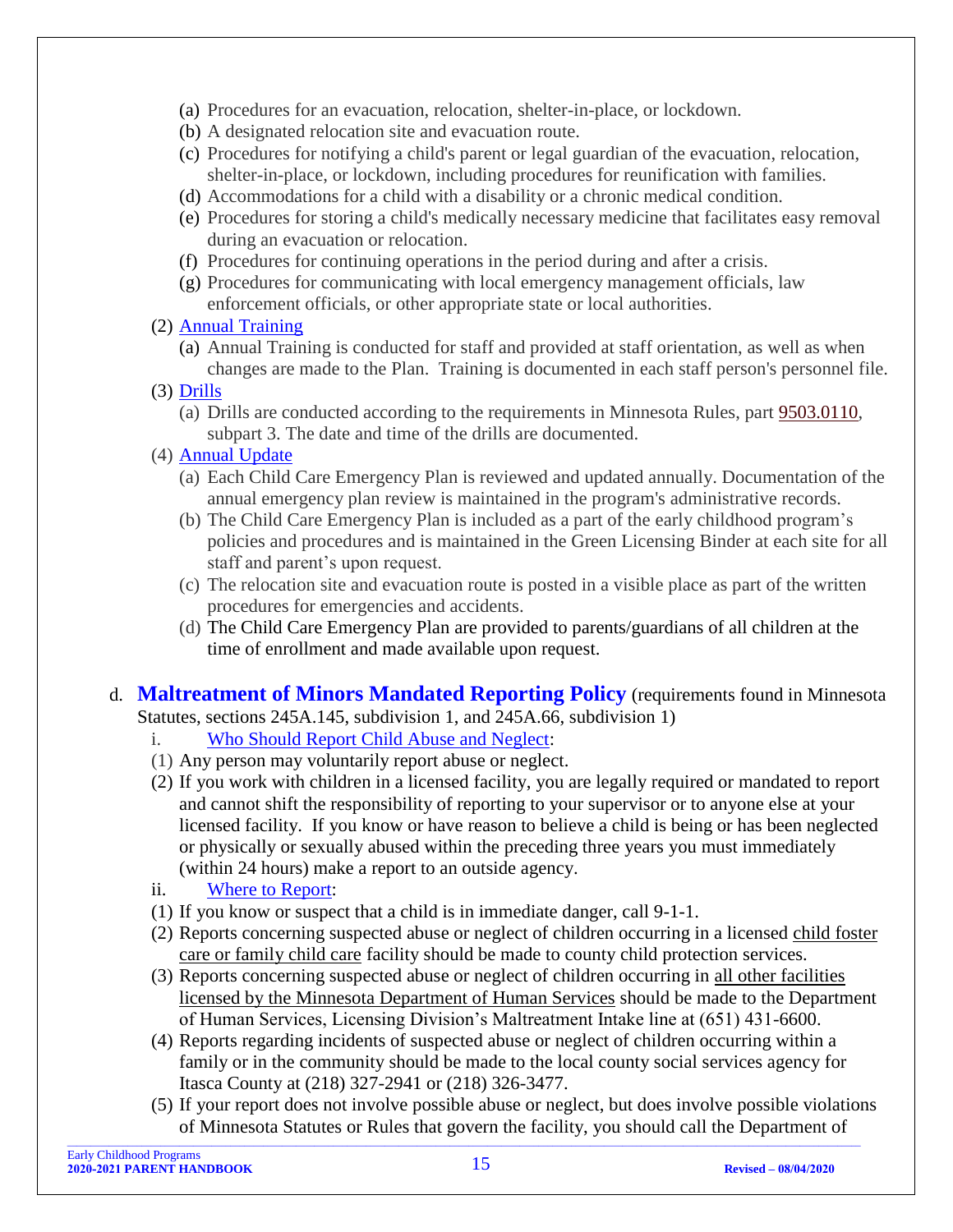Human Services, Licensing Division at (651) 431-6500.

- iii. What to Report:
- (1) Definitions of maltreatment are contained in the Reporting of Maltreatment of Minors Act (Minnesota Statutes, Section 626.556).
- (2) A report to any of the above agencies should contain enough information to identify the child involved, any persons responsible for the abuse or neglect (if known), and the nature and extent of the maltreatment and/or possible licensing violations. For reports concerning suspected abuse or neglect occurring within a licensed facility the report should include any actions taken by the facility in response to the incident.
- (3) An oral report of suspected abuse or neglect made to one of the above agencies by a mandated reporter must be followed by a written report to the same agency within 72 hours, exclusive of weekend and holidays.
- iv. Failure to Report:
- (1) A mandated reporter who knows or has reason to believe a child is or has been neglected or physically or sexually abused and fails to report is guilty of a misdemeanor. In addition, a mandated reporter who fails to report maltreatment that is found to be serious or recurring maltreatment may be disqualified from employment in positions allowing direct contact with persons receiving services from programs licensed by the Department of Human Services and by the Minnesota Department of Health, and unlicensed Personal Care Provider Organizations.
- v. Retaliation Prohibited:
- (1) An employer of any mandated reporter shall not retaliate against the mandated reporter for reports made in good faith or against a child with respect to whom the report is made. The Reporting of Maltreatment of Minors Act contains specific provisions regarding civil actions that can be initiated by mandated reporters who believe that retaliation has occurred.
- vi. Internal Review:
- (1) When the facility has reason the know that an internal or external report of alleged or suspected maltreatment has been made, the facility must complete an internal review within 30 calendar days and take corrective action, if necessary, to protect the health and safety of children in care. The internal review must include an evaluation of whether:
	- (a) Related policies and procedures were followed
	- (b) The policies and procedures were adequate
	- (c) There is a need for additional staff training
	- (d) The reported event is similar to pas events with the children or the services involved
	- (e) There is a need for corrective action by the license holder to protect the health and safety of children in care.
- vii. Primary and Secondary Person or Position to Ensure Internal Reviews are Completed:
- (1) The internal review will be completed by Executive Director's. If these individuals are involved in the alleged or suspected maltreatment, Education Managers, or other members of the Administrative Teams will be responsible for completing the internal review.
- viii. Documentation of the Internal Review:
- (1) The facility must document completion of the internal review and make internal reviews accessible to the commissioner immediately upon the commissioner's request.
- ix. Corrective Action Plan:
- (1) Based on the results of the internal review, the license holder must develop, document, and implement a corrective action plan designed to correct current lapses and prevent future lapses in performance by individuals or the license holder, if any.
- x. Staff Training:
- (1) The license holder must provide training to all staff related to the mandated reporting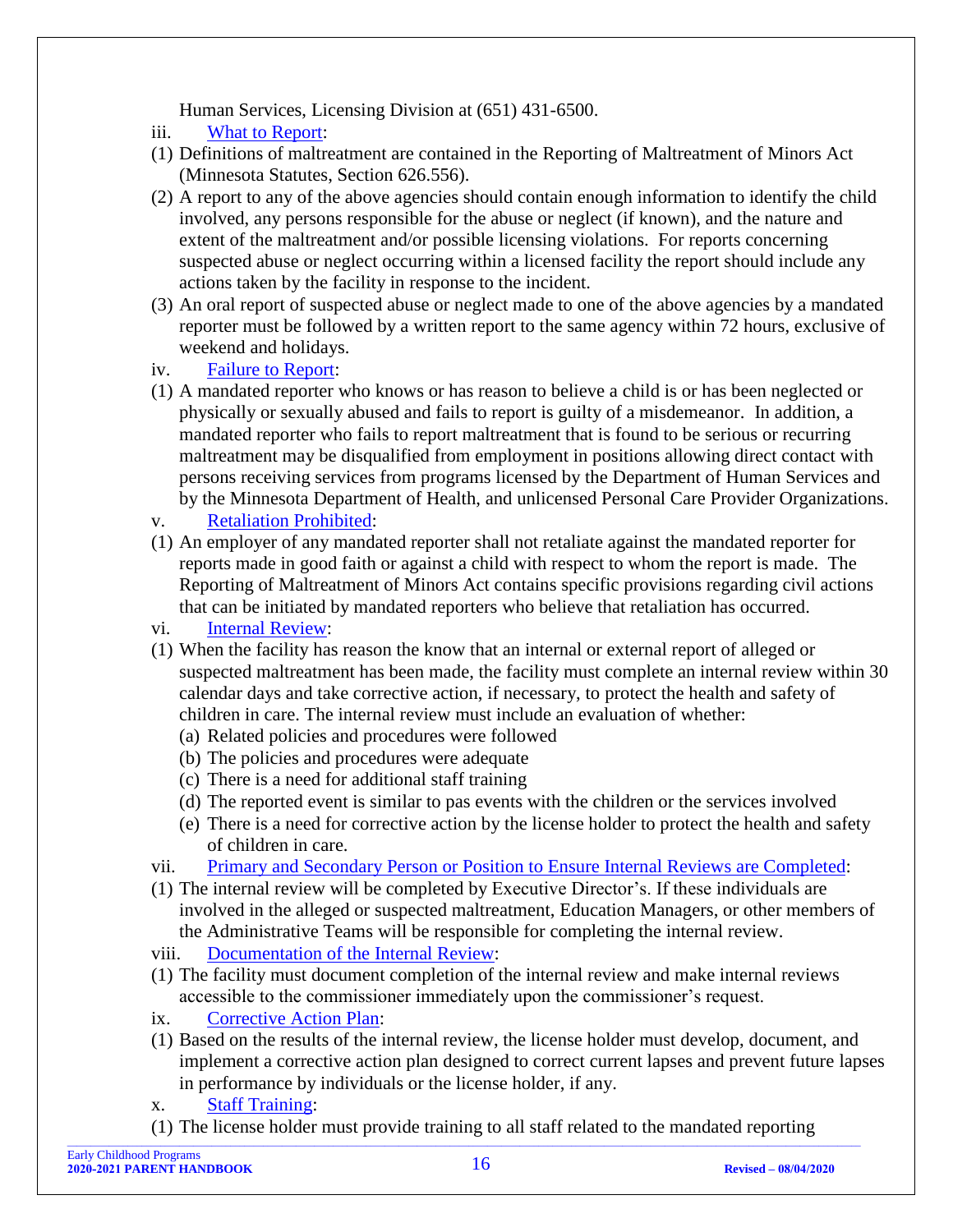responsibilities as specified in the Reporting of Maltreatment of Minors Act (Minnesota Statutes, section 626.556). The license holder must document the provision of this training in individual personnel records, monitor implementation by staff, and ensure that the policy is readily accessible to staff, as specified under Minnesota Statutes, section 245A.04, subdivision 14.

- (2) The Maltreatment of Minors Mandated Policies and Procedures are provided to parents/guardians of all children at the time of enrollment and made available upon request.
- xi. Assessment:
- (1) In accordance with Minnesota Statute 626.556, an assessment will be conducted when the following circumstances are alleged and these allegations have occurred within the past three (3) years. In addition, maltreatment allegations must have been inflicted or caused by a parent, guardian or an individual functioning within the family unit with similar care responsibilities. A caretaker also includes daycare providers, foster parents, residential treatment staff, teachers and other school personnel.
- (2) In cases of sexual abuse, reporting is expanded to include non-care taking adult relatives, related by blood, marriage or adoption.
- (3) Physical Abuse:
	- (a) Any physical injury inflicted by a person responsible for the child's care, other than by accidental means. Injuries may include: bruises, scalding, cuts, bites, bone fractures, malnutrition, welts, burns, wounds or punctures.
		- (i) An intentional (non-accidental) act resulting in a visible injury diagnosed by a physician.
		- (ii) An act of discipline that results in an injury. Injuries resulting from reasonable force or restraint are not considered abuse (MN Statute 609.739).
		- (iii)An assault that would have a high probability of resulting in an injury.
		- (iv)Any physical injury that cannot be reasonably explained by the child's history of injury. These reports usually come from a physician.
		- (v) Any case where a physician reports an explanation of an injury that is inconsistent with the injury itself.
- (4) Sexual Abuse:
	- (a) Subjection by the child's parent, guardian or person responsible for the child's care to any act which constitutes criminal sexual conduct, intra familial abuse or incest. Sexual contact is intentional touching of the victim's intimate parts by the alleged perpetrator; the coerced touching by the victim of the alleged perpetrator's intimate parts, the victim's own intimate parts or the intimate parts of another person. The touching can occur over the victim's clothing. Intimate parts refer to: primary genital area, groin, inner thigh, buttocks or breast. Sexual abuse may include child pornography and juvenile prostitution.
		- (i) Any sexual penetration
		- (ii) Children with sexually transmitted diseases
- (5) Failure to Thrive:
	- (a) A physician's diagnosis of failure to thrive due to parental deprivation.
- (6) Neglect:
	- (a) Failure by a parent, guardian or other person responsible for a child's care to supply a child with necessary food, clothing, shelter or medical care when reasonably able to do so. Failure to protect a child from conditions or actions which may imminently and seriously endanger the child's physical and mental health, when reasonably able to do so. Children abandoned or without proper care because of the faults, habits, emotion or physical disability of parents or custodian. Children without necessary subsistence, education or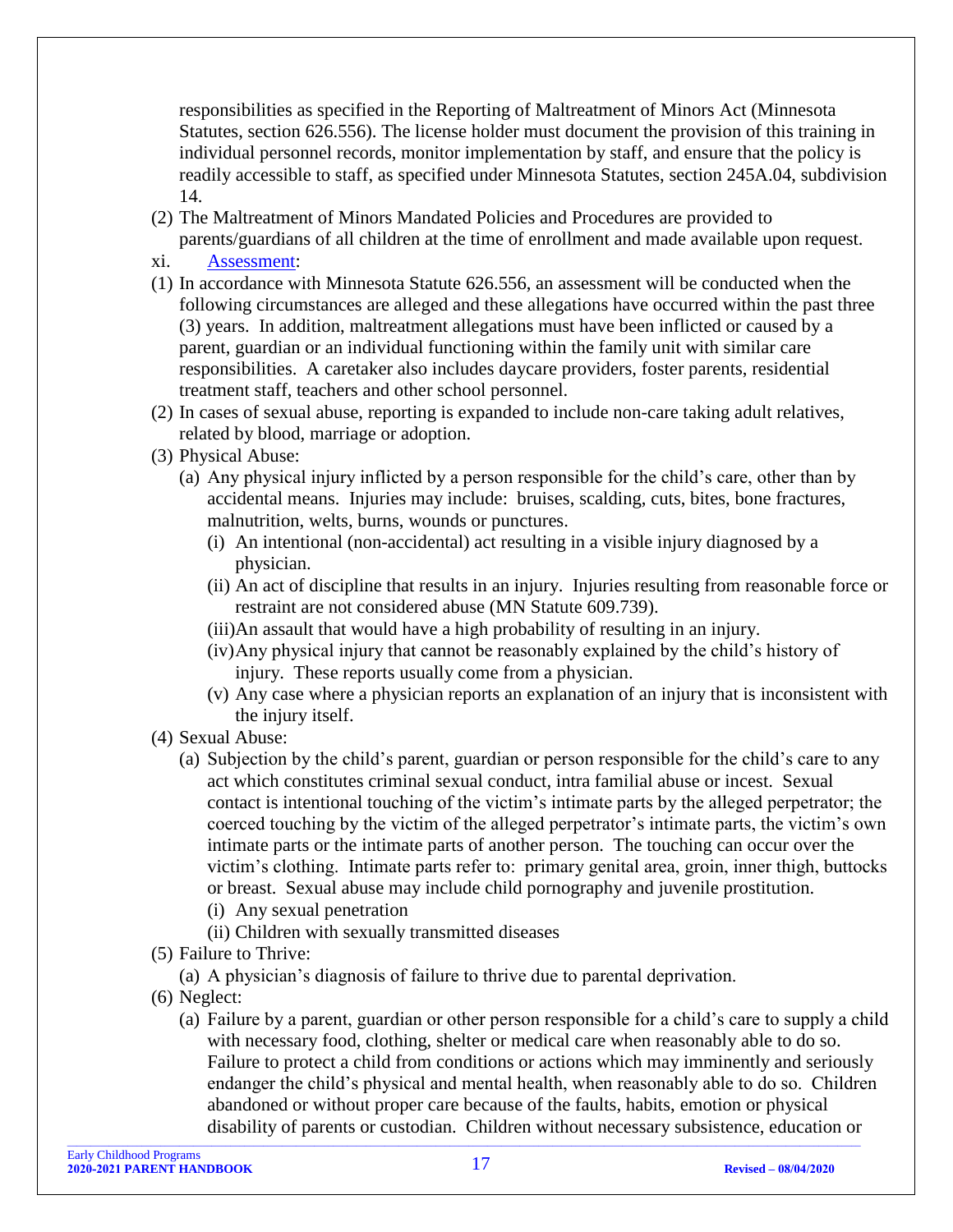other care because the parent neglects or refuses to provide it and children under eighteen (18) living in an unlicensed facility. An assessment will be conducted when the following circumstances are alleged:

- (7) Inadequate Shelter:
	- (a) The periodic or continuing failure to provide adequate shelter and protection from weather elements and from environmental hazards in the dwelling and on the property, which have the potential for injury, illness and/or disease and are under the control of the caretaker.
	- (b) Adequate shelter includes appropriate heat, sanitation and sleeping arrangements.
	- (c) Environmental hazards in the home or on the property include, but are not limited to, items such as broken windows or glass, gas leaks, open and accessible containers of dangers drugs or household poisons, exposed electrical wiring, scalding water, unprotected space heaters, lead based paint, discarded refrigerators with doors, open wells without covers, animal waste, feces, rodents and insects.
- (8) Inadequate Clothing and Hygiene:
	- (a) The failure to provide and maintain adequate clothing that is appropriate to the climate or environmental conditions.
		- (i) Provision of adequate clothing suitable for the child's sex and age.
		- (ii) Maintenance of clothing includes periodic laundering and necessary upkeep.
		- (iii)Child is chronically dirty or un-bathed.
- (9) Inadequate food:
	- (a) Child routinely lacks sufficient quantity or quality of food.
	- (b) Child suffers from malnutrition or developmentally lags, which can be attributed to malnutrition.
- (10) Lack of Supervision:
	- (a) Failure to provide supervision, care, guidance and/or protection which results in the child being in situations beyond his/her ability to cope, at risk for physical harm, at risk of sexual or other exploitation.
		- (i) The child is left alone or is held responsible for siblings or other children for extended periods of time and in circumstances beyond the child's chronological age, social maturity or judgment to handle safely.
		- (ii) The caretaker displays erratic or impaired behavior, engages in substance abuse, suffers from severe emotional disturbance and/or is unable to cope. The resulting behaviors, alone or in a combination, are of such deviation and intensity that the bare minimum of child caring tasks cannot be performed.
		- (iii)Lack of supervision includes, but is not limited to, such behaviors as selecting unreliable persons to provide child care, leaving a young child alone for an extended period of time without access to a responsible adult or without the knowledge of how to reach help.
- (11) Failure to Provide Medical Care:
	- (a) Failure to provide medical care refers to a continuing or consistent refusal to seek, obtain and follow through with diagnosis and treatment of medical, dental or mental health care for a health problem, symptoms of a condition, which if untreated could place the child in immediate or future jeopardy, incapacitation or death.
		- (i) This includes a child born with an illegal drug in its system or medically diagnosed Fetal Alcohol Syndrome (FAS). Also, if the child's mother has illegal drugs in her system at the time of delivery.
		- (ii) Cases of failure to provide medical care because of adherence to religious beliefs will be referred to the Juvenile Court.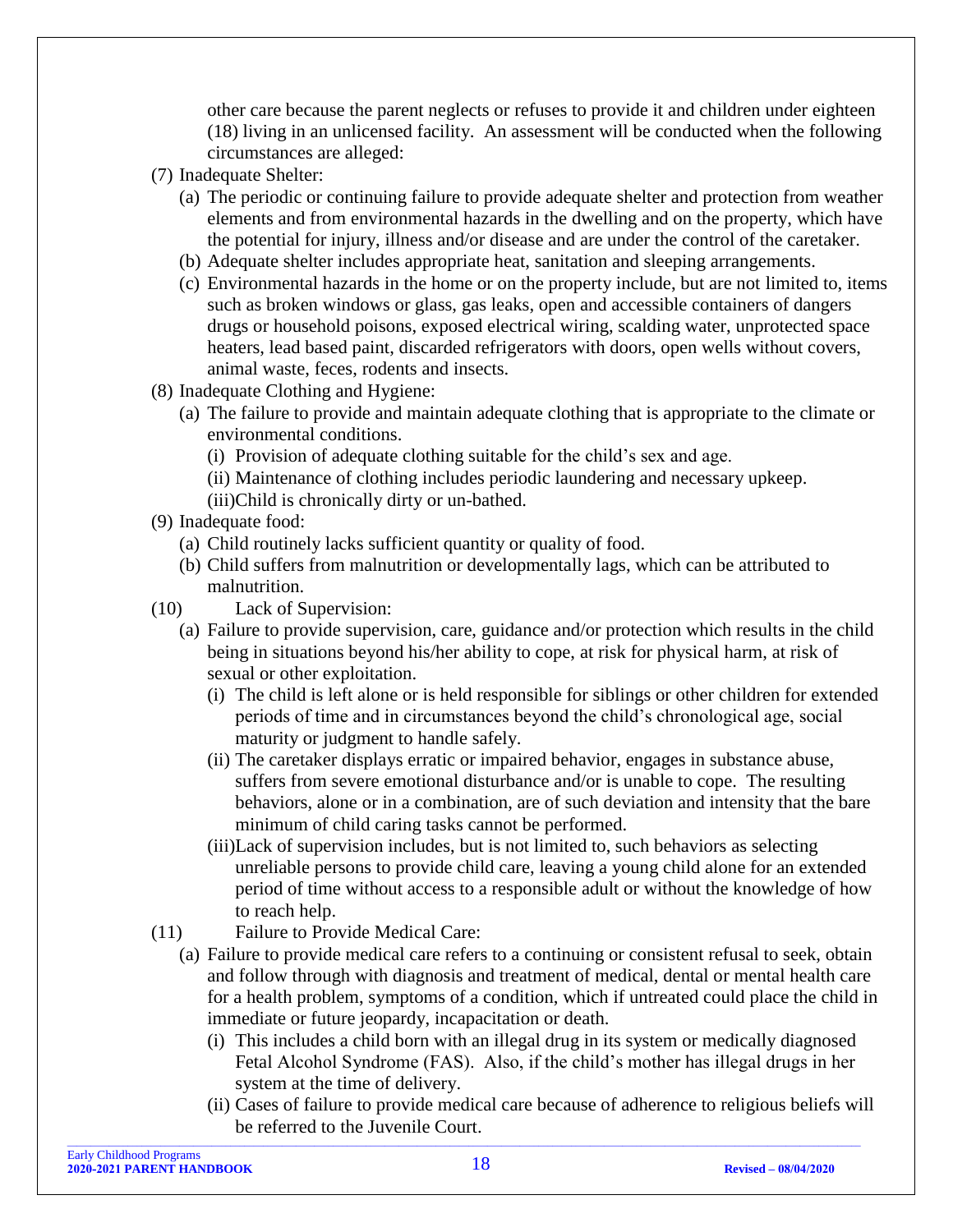- (iii)A child fifteen (15) years or younger living in a non-relative, unlicensed home for over thirty (30) days.
- (12) Permitted Action:
	- (a) Reasonable force may be used upon a child when the parent, guardian, caretaker or school staff find it necessary to restrain the child from hurting self, others or property.
- (13) "Person responsible for the child's care" means
	- (a) An individual functioning within the family unit that has responsibilities for the care of the child, such as a parent, guardian or other person having similar care responsibilities; or,
	- (b) An individual functioning outside the family unit and having responsibilities for the care of the child, such as a teacher, school administrator or other lawful custodian of a child having either full-time or short-term care responsibilities including, but no limited to, day care, baby sitting whether paid or unpaid, counseling, teaching and coaching.
- (14) Mental Abuse Definition:
	- (a) Injury to the psychological capacity or emotional stability of a child as evidenced by observable or substantial impairment of child's ability to function within a normal range of performance and behavior, with due regard to the child's culture.
		- (i) Indicators (These behaviors should be evaluated by a mental health practitioner)
			- 1. Excessive sucking or rocking
			- 2. Sleep disorders
			- 3. Behavioral Extremes
			- 4. Substance abuse and phobias
			- 5. Destructive or antisocial behavior
			- 6. Inhibition of play
			- 7. Some types of developmental delays
			- 8. Obsessive/and or compulsive behavior
		- (ii) Physical and Behavioral Indicators of Abuse
			- 1. For the abused or neglected child, behavioral indicators may exist alone or may accompany physical indicators. Behavioral indicators serve as warning signals that something is wrong.
			- 2. CAUTION: This is not a complete list, nor do these characteristics necessarily mean abuse has occurred. Frequency, intensity and duration of the behavior must be considered.
			- 3. Physical Abuse
				- a. Unexplained bruises
				- b. Unexplained burns
				- c. Unexplained fractures
				- d. Unexplained lacerations or abrasions
			- 4. Behavioral Indicators
				- a. Wary of adult contact, flinches
				- b. Apprehensive when other children cry
				- c. Behavioral extremes: aggressive/withdrawn
				- d. Frightened by parents
				- e. Afraid to go home
				- f. Reports injury by parents
		- (iii)Neglect
			- 1. Consistent hunger, poor hygiene, inappropriate dress
			- 2. Consistent lack of supervision, especially in dangerous activities or for long periods of time